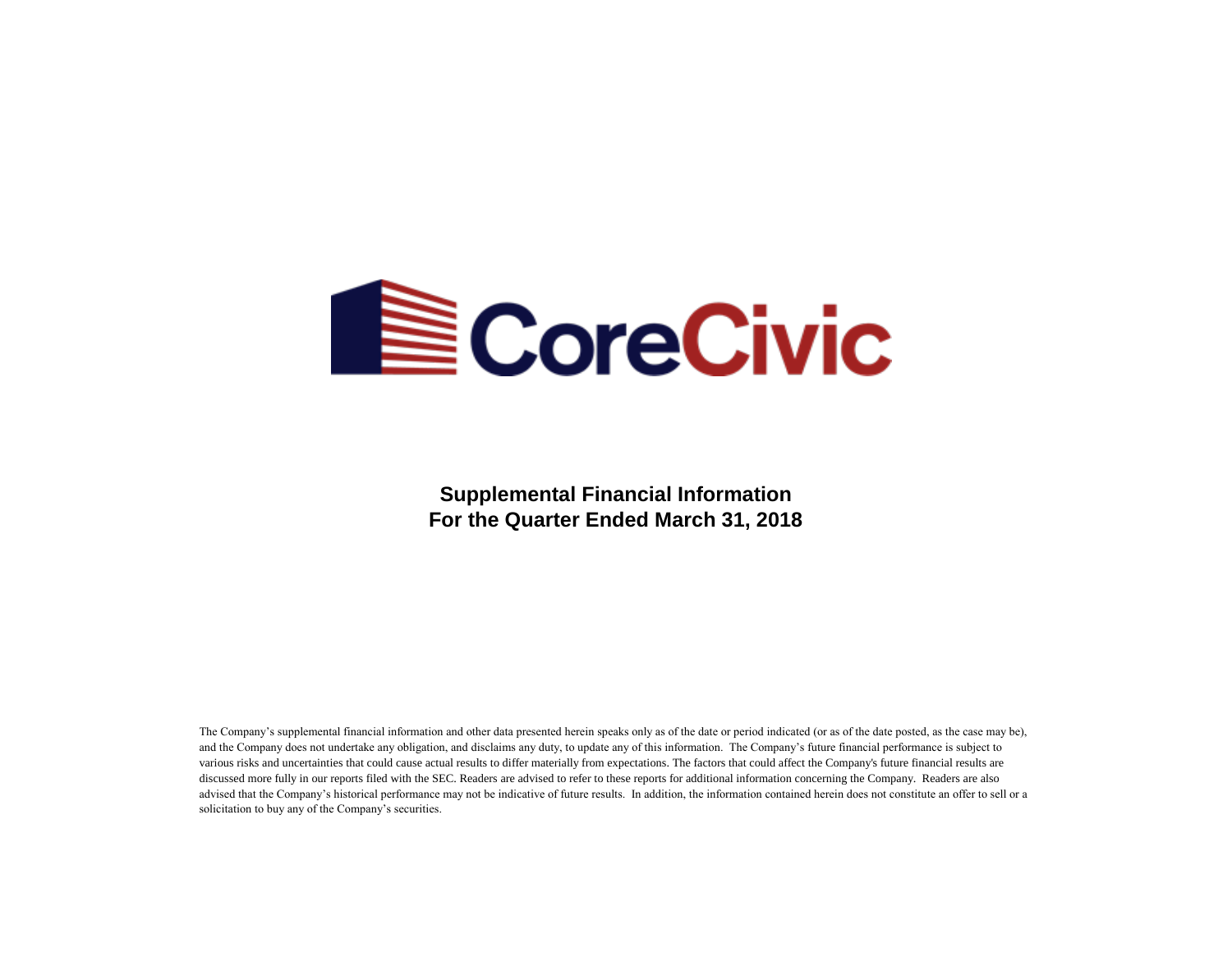# **CoreCivic, Inc.**

**Supplemental Financial Information For the Quarter Ended March 31, 2018**

# **TABLE OF CONTENTS**

| Consolidated Balance Sheets 2                                                        |  |
|--------------------------------------------------------------------------------------|--|
| Consolidated Statements of Operations <b>Consolidated Statements</b> of Operations 3 |  |
| Reconciliation of Basic to Diluted Earnings Per Share 44                             |  |
| Calculation of Adjusted Diluted Earnings Per Share <b>Calculation</b> 6 5            |  |
| Funds From Operations 6                                                              |  |
|                                                                                      |  |
| Segment Data 9                                                                       |  |
| Analysis of Outstanding Debt 11                                                      |  |
| Selected Operating Ratios 22                                                         |  |
| Partner Information 13                                                               |  |
| Facility Portfolio 2022 14                                                           |  |
| Research Coverage / Credit Ratings 20                                                |  |

Damon T. Hininger, President and Chief Executive Officer David M. Garfinkle, Chief Financial Officer 10 Burton Hills Boulevard Nashville, TN 37215 Tel.: (615) 263-3000 Fax: (615) 263-3010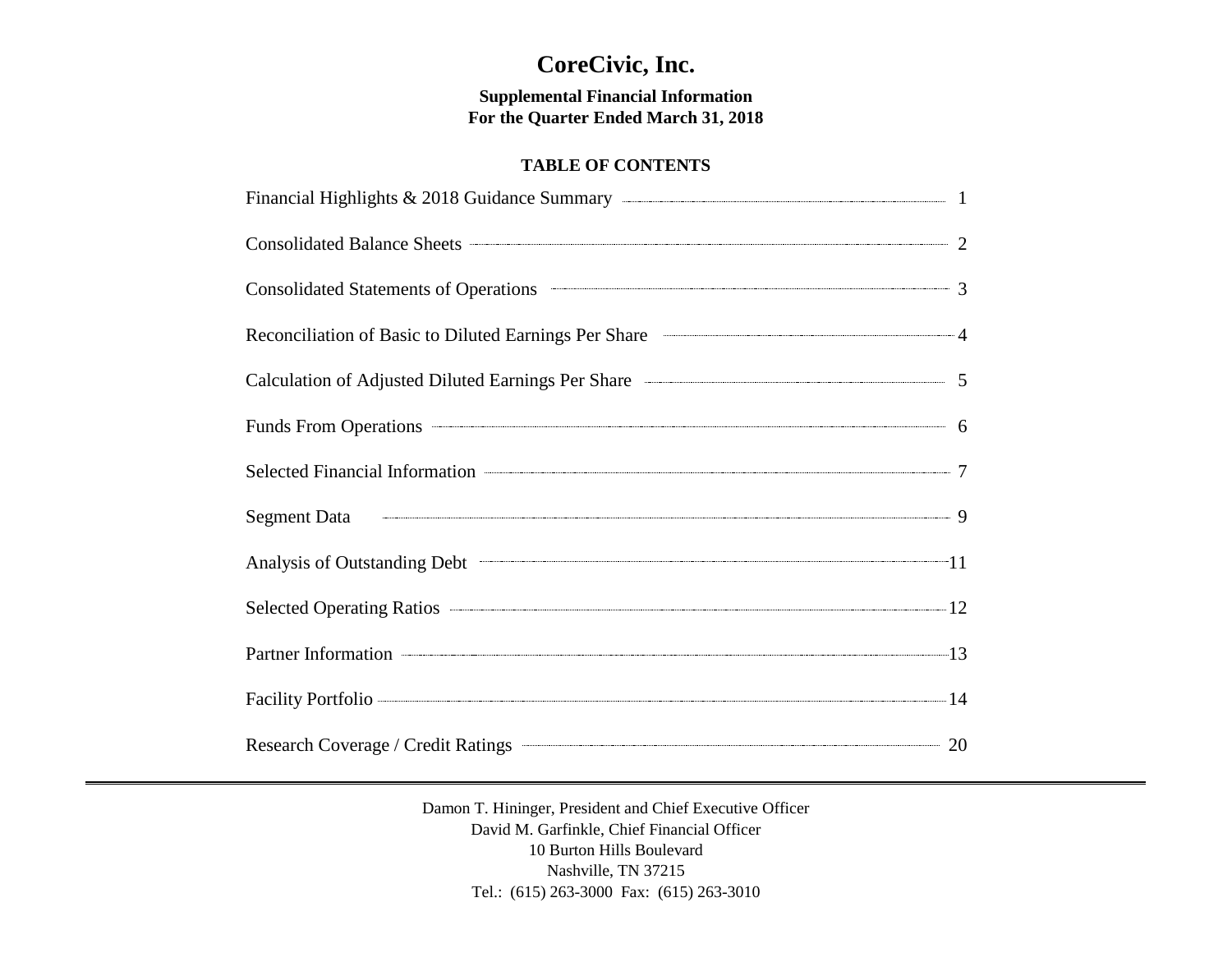#### **FINANCIAL HIGHLIGHTS**

(Unaudited and amounts in thousands, except per share amounts)

|                                    | (Chungure and announced in anounced, energy per share announce) |                                                |    |                                                       |      |      |  |  |  |  |
|------------------------------------|-----------------------------------------------------------------|------------------------------------------------|----|-------------------------------------------------------|------|------|--|--|--|--|
|                                    |                                                                 | <b>For the Three Months Ended</b><br>March 31, |    | For the Twelve<br><b>Months Ended</b><br>December 31, |      |      |  |  |  |  |
|                                    |                                                                 | 2018                                           |    |                                                       | 2017 |      |  |  |  |  |
| <b>Adjusted Diluted EPS</b>        | \$                                                              | 0.32                                           | \$ | 0.43                                                  | \$   | 1.57 |  |  |  |  |
| <b>Normalized FFO Per Share</b>    | \$                                                              | 0.53                                           | \$ | 0.63                                                  | \$   | 2.38 |  |  |  |  |
| <b>AFFO Per Share</b>              | \$                                                              | 0.50                                           | \$ | 0.62                                                  | \$   | 2.24 |  |  |  |  |
| <b>Debt Leverage</b>               |                                                                 | 3.9x                                           |    | 3.5x                                                  |      | 3.6x |  |  |  |  |
| <b>Fixed Charge Coverage Ratio</b> |                                                                 | 4.7x                                           |    | 6.0x                                                  |      | 5.6x |  |  |  |  |

# **GUIDANCE SUMMARY**

|                                                        | Q2 2018            |         |                    |                 | <b>Full Year 2018</b> |               |                 |
|--------------------------------------------------------|--------------------|---------|--------------------|-----------------|-----------------------|---------------|-----------------|
|                                                        |                    | Low-End |                    | <b>High-End</b> | Low-End               |               | <b>High-End</b> |
| Net income                                             | \$                 | 37,750  | \$                 | 39,750          | \$<br>166,800         | \$            | 173,800         |
| Expenses associated with mergers and acquisitions      |                    | 250     |                    | 250             | 1,200                 |               | 1,200           |
| Refinancing charges                                    |                    | 1,000   |                    | 1,000           | 1,000                 |               | 1,000           |
| Adjusted net income                                    | \$                 | 39,000  | \$                 | 41,000          | \$<br>169,000         | \$            | 176,000         |
| Net income                                             | \$                 | 37,750  | \$                 | 39,750          | \$<br>166,800         | \$            | 173,800         |
| Depreciation of real estate assets                     |                    | 24,000  |                    | 24,000          | 97,000                |               | 97,000          |
| <b>Funds From Operations</b>                           | \$                 | 61,750  | \$                 | 63,750          | \$<br>263,800         | \$            | 270,800         |
| Expenses associated with mergers and acquisitions      |                    | 250     |                    | 250             | 1,200                 |               | 1,200           |
| Refinancing charges                                    |                    | 1,000   |                    | 1,000           | 1,000                 |               | 1,000           |
| Normalized Funds From Operations                       | \$                 | 63,000  | $\mathbf{\hat{S}}$ | 65,000          | \$<br>266,000         | $\mathsf{\$}$ | 273,000         |
| Maintenance capital expenditures on real estate assets |                    | (8,000) |                    | (7,500)         | (28,500)              |               | (28,500)        |
| Stock-based compensation and non-cash interest         |                    | 5,200   |                    | 5,200           | 20,700                |               | 20,700          |
| Other non-cash revenue and expenses                    |                    | (900)   |                    | (900)           | (500)                 |               | (500)           |
| <b>Adjusted Funds from Operations</b>                  | \$                 | 59,300  | \$                 | 61,800          | \$<br>257,700         | \$            | 264,700         |
| <b>Diluted EPS</b>                                     | \$                 | 0.32    | \$                 | 0.33            | \$<br>1.40            | \$            | 1.46            |
| <b>Adjusted EPS</b>                                    | \$                 | 0.33    | \$                 | 0.35            | \$<br>1.42            | \$            | 1.48            |
| FFO per diluted share                                  | \$                 | 0.52    | \$                 | 0.54            | \$<br>2.22            | \$            | 2.28            |
| Normalized FFO per diluted share                       | \$                 | 0.53    | \$                 | 0.55            | \$<br>2.24            | \$            | 2.30            |
| Adjusted Funds from Operations per diluted share       | \$                 | 0.50    | \$                 | 0.52            | \$<br>2.17            | \$            | 2.23            |
| Net income                                             | \$                 | 37,750  | \$                 | 39,750          | \$<br>166,800         | \$            | 173,800         |
| Interest expense                                       |                    | 19,000  |                    | 19,000          | 76,000                |               | 76,000          |
| Depreciation and amortization                          |                    | 38,000  |                    | 38,000          | 153,500               |               | 153,500         |
| Income tax expense                                     |                    | 1,000   |                    | 1,000           | 6,000                 |               | 5,500           |
| <b>EBITDA</b>                                          | $\mathbf{\hat{S}}$ | 95,750  | $\mathbf{\hat{S}}$ | 97,750          | \$<br>402,300         | \$            | 408,800         |
| Expenses associated with mergers and acquisitions      |                    | 250     |                    | 250             | 1,200                 |               | 1,200           |
| Depreciation expense associated with STFRC lease       |                    | (4,100) |                    | (4,100)         | (16,500)              |               | (16,500)        |
| Interest expense associated with STFRC lease           |                    | (1,500) |                    | (1,500)         | (5,500)               |               | (5,500)         |
| Refinancing charges                                    |                    | 1,000   |                    | 1,000           | 1,000                 |               | 1,000           |
| <b>Adjusted EBITDA</b>                                 | <sup>\$</sup>      | 91,400  | \$                 | 93,400          | \$<br>382,500         | \$            | 389,000         |
| <b>Capital Expenditures</b>                            |                    |         |                    |                 |                       |               |                 |
| Prison construction & land acquisitions                |                    |         |                    |                 | \$<br>59,500          | \$            | 64,000          |
| Maintenance on real estate assets                      |                    |         |                    |                 | 28,500                |               | 28,500          |
| Information technology and other assets                |                    |         |                    |                 | 33,500                |               | 38,500          |
| Total capital expenditures                             |                    |         |                    |                 | \$<br>121,500         | \$            | 131,000         |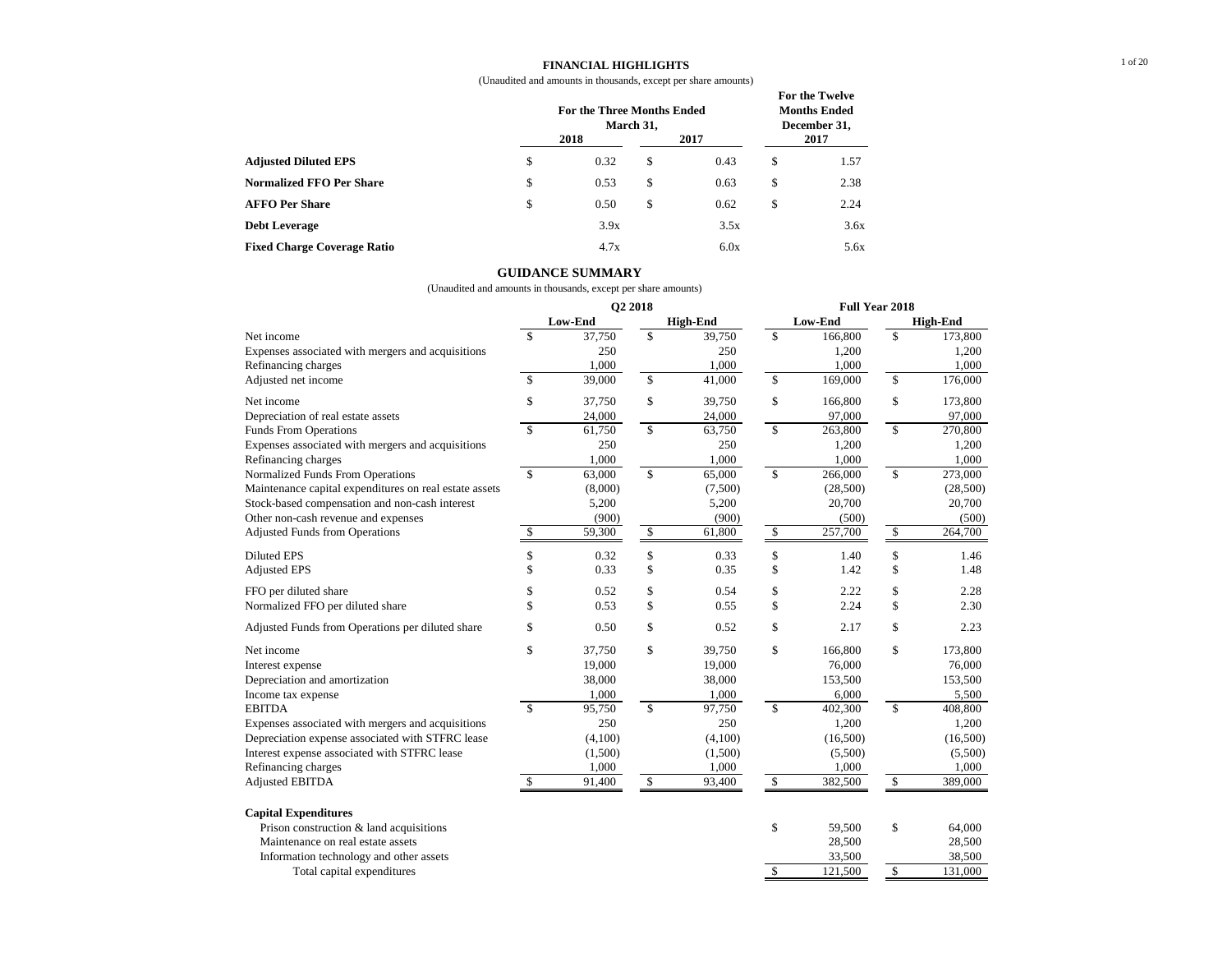# **CONSOLIDATED BALANCE SHEETS**

|                                             | March 31,       | December 31,                       | September 30,                      | <b>June 30,</b>                    | March 31,                          |
|---------------------------------------------|-----------------|------------------------------------|------------------------------------|------------------------------------|------------------------------------|
| <b>ASSETS</b>                               | 2018            | 2017                               | 2017                               | 2017                               | 2017                               |
| Cash and cash equivalents                   | \$<br>56,400    | $\overline{\mathcal{S}}$<br>52,183 | $\overline{\mathcal{S}}$<br>42,735 | $\overline{\mathcal{S}}$<br>46,584 | $\overline{\mathcal{S}}$<br>43,164 |
| Accounts receivable, net of allowance       | 212,634         | 254,188                            | 241,143                            | 206,848                            | 213,027                            |
| Prepaid expenses and other current assets   | 19,566          | 21,119                             | 20,178                             | 25,620                             | 25,391                             |
| Total current assets                        | 288,600         | 327,490                            | 304,056                            | 279,052                            | 281,582                            |
| Property and equipment, net                 | 2,825,203       | 2,802,449                          | 2,799,476                          | 2,806,078                          | 2,822,805                          |
| Goodwill                                    | 44,779          | 40,927                             | 38,728                             | 40,402                             | 38,127                             |
| Non-current deferred tax assets             | 11,194          | 12,814                             | 15,460                             | 11,537                             | 11,868                             |
| Other assets                                | 94,674          | 88,718                             | 85,046                             | 87,247                             | 86,236                             |
| Total assets                                | 3,264,450       | 3,272,398<br>\$                    | 3,242,766<br>\$                    | 3,224,316<br>\$                    | 3,240,618<br>\$                    |
| <b>LIABILITIES AND STOCKHOLDERS' EQUITY</b> |                 |                                    |                                    |                                    |                                    |
| Accounts payable and accrued expenses       | \$<br>269,458   | \$<br>277,804                      | $\mathbb{S}$<br>266,405            | $\mathbb{S}$<br>243,975            | \$<br>240,586                      |
| Income taxes payable                        | 3,957           | 3,034                              | 1,168                              | 853                                | 2,601                              |
| Current portion of long-term debt           | 12,429          | 10,000                             | 10,000                             | 10,000                             | 10,000                             |
| Total current liabilities                   | 285,844         | 290,838                            | 277,573                            | 254,828                            | 253,187                            |
| Long-term debt, net                         | 1,455,265       | 1,437,187                          | 1,411,210                          | 1,407,196                          | 1,421,182                          |
| Deferred revenue                            | 36,327          | 39,735                             | 43,143                             | 46,574                             | 50,006                             |
| Other liabilities                           | 52,804          | 53,030                             | 52,159                             | 52,374                             | 53,082                             |
| <b>Total liabilities</b>                    | 1,830,240       | 1,820,790                          | 1,784,085                          | 1,760,972                          | 1,777,457                          |
| Commitments and contingencies               |                 |                                    |                                    |                                    |                                    |
| Common stock - \$0.01 par value             | 1,185           | 1,182                              | 1,182                              | 1,182                              | 1,181                              |
| Additional paid-in capital                  | 1,795,671       | 1,794,713                          | 1,793,568                          | 1,789,337                          | 1,784,532                          |
| Accumulated deficit                         | (360, 618)      | (344, 287)                         | (336,069)                          | (327, 175)                         | (322, 552)                         |
| Accumulated other comprehensive loss        | (2,028)         |                                    |                                    |                                    |                                    |
| Total stockholders' equity                  | 1,434,210       | 1,451,608                          | 1,458,681                          | 1,463,344                          | 1,463,161                          |
| Total liabilities and stockholders' equity  | 3,264,450<br>S. | 3,272,398<br>S.                    | 3,242,766<br>S.                    | 3,224,316<br>S.                    | 3,240,618<br>\$                    |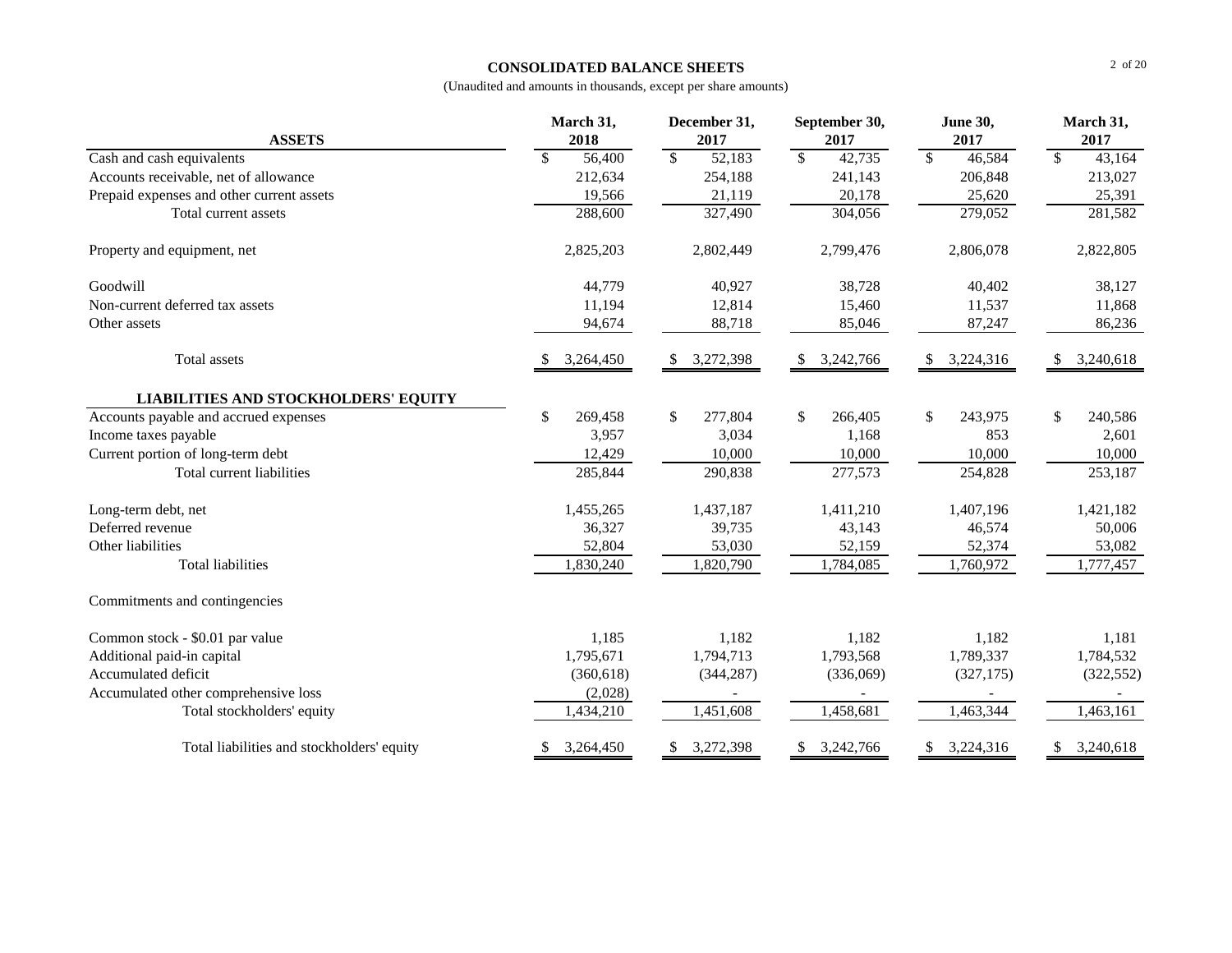# **CONSOLIDATED STATEMENTS OF OPERATIONS**

|                                   |               | <b>For the Three Months Ended</b> |         |    |              |  |  |
|-----------------------------------|---------------|-----------------------------------|---------|----|--------------|--|--|
|                                   |               | March 31,                         |         |    | December 31, |  |  |
|                                   | 2018          |                                   | 2017    |    | 2017         |  |  |
| <b>REVENUE:</b>                   |               |                                   |         |    |              |  |  |
| Safety                            | \$<br>404,498 | \$                                | 418,683 | \$ | 1,648,224    |  |  |
| Community                         | 24,800        |                                   | 17,054  |    | 74,263       |  |  |
| Properties                        | 11,615        |                                   | 9,872   |    | 40,440       |  |  |
| Other                             | 3             |                                   | 75      |    | 2,571        |  |  |
| Total revenue                     | 440,916       |                                   | 445,684 |    | 1,765,498    |  |  |
| <b>EXPENSES:</b>                  |               |                                   |         |    |              |  |  |
| Operating:                        |               |                                   |         |    |              |  |  |
| Safety                            | 296,503       |                                   | 300,709 |    | 1,185,621    |  |  |
| Community                         | 19,367        |                                   | 12,015  |    | 51,501       |  |  |
| Properties                        | 3,114         |                                   | 2,423   |    | 11,831       |  |  |
| Other                             | 167           |                                   | 156     |    | 584          |  |  |
| Total operating expenses          | 319,151       |                                   | 315,303 |    | 1,249,537    |  |  |
| General and administrative        | 24,971        |                                   | 24,826  |    | 107,822      |  |  |
| Depreciation and amortization     | 38,089        |                                   | 36,257  |    | 147,129      |  |  |
| Asset impairments                 |               |                                   | 259     |    | 614          |  |  |
|                                   | 382,211       |                                   | 376,645 |    | 1,505,102    |  |  |
| <b>OPERATING INCOME</b>           | 58,705        |                                   | 69,039  |    | 260,396      |  |  |
| <b>OTHER (INCOME) EXPENSE:</b>    |               |                                   |         |    |              |  |  |
| Interest expense, net             | 19,036        |                                   | 16,490  |    | 68,535       |  |  |
| Other (income) expense            | (43)          |                                   | 17      |    | (90)         |  |  |
|                                   | 18,993        |                                   | 16,507  |    | 68,445       |  |  |
| <b>INCOME BEFORE INCOME TAXES</b> | 39,712        |                                   | 52,532  |    | 191,951      |  |  |
| Income tax expense                | (1,935)       |                                   | (2,485) |    | (13, 911)    |  |  |
| <b>NET INCOME</b>                 | 37,777<br>-S  | \$                                | 50,047  | \$ | 178,040      |  |  |
| <b>BASIC EARNINGS PER SHARE</b>   | 0.32          |                                   | 0.42    |    | 1.51         |  |  |
| <b>DILUTED EARNINGS PER SHARE</b> | \$<br>0.32    | \$                                | 0.42    | \$ | 1.50         |  |  |
|                                   |               |                                   |         |    |              |  |  |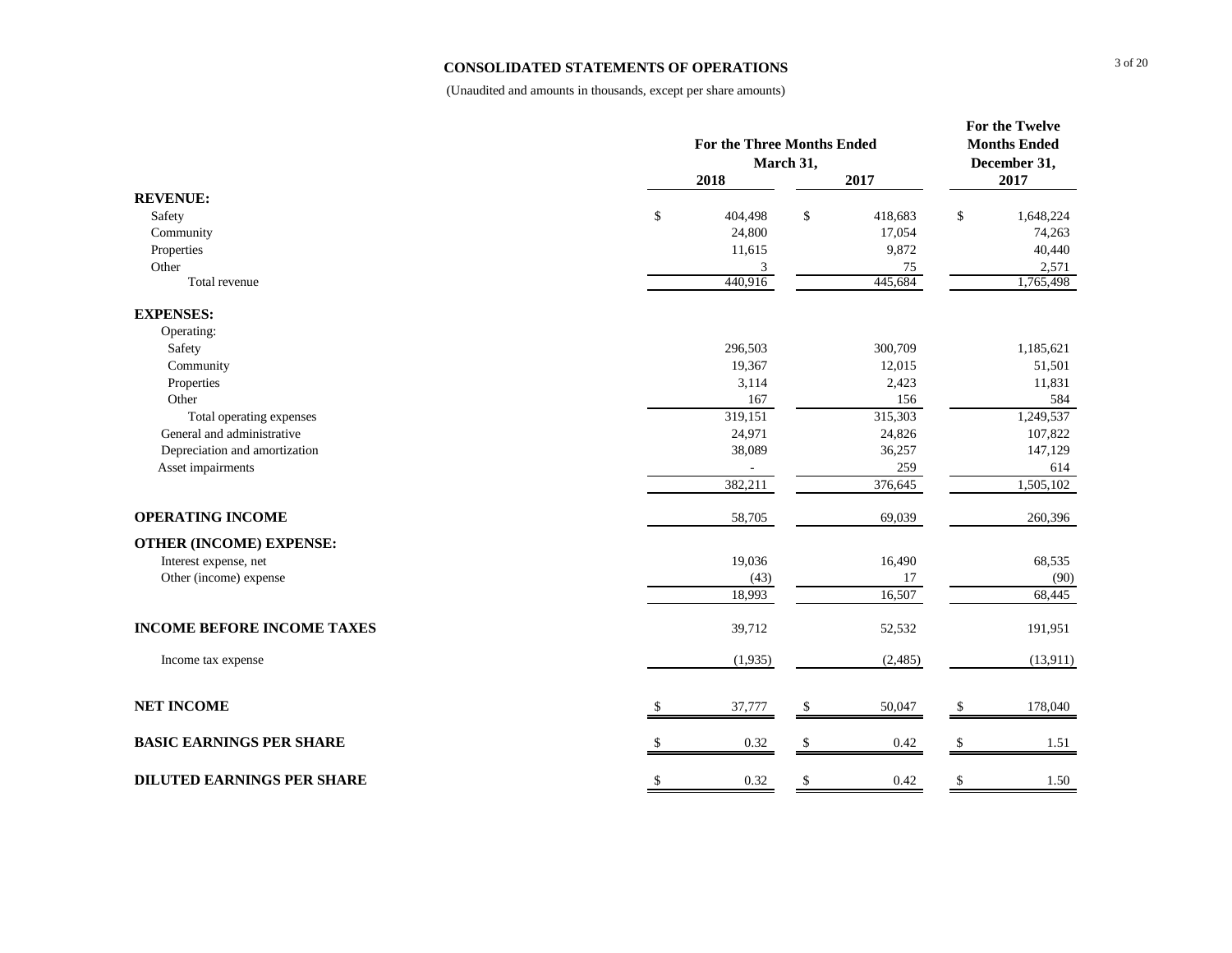# **RECONCILIATION OF BASIC TO DILUTED EARNINGS PER SHARE**

|                                                                                    | <b>For the Three Months Ended</b><br>2018 | March 31, | 2017    | For the Twelve<br><b>Months Ended</b><br>December 31,<br>2017 |         |  |
|------------------------------------------------------------------------------------|-------------------------------------------|-----------|---------|---------------------------------------------------------------|---------|--|
| Basic:                                                                             |                                           |           |         |                                                               |         |  |
| Net income                                                                         | 37,777                                    | S         | 50,047  |                                                               | 178,040 |  |
| Diluted:                                                                           |                                           |           |         |                                                               |         |  |
| Net income                                                                         | 37,777                                    |           | 50,047  |                                                               | 178,040 |  |
| Basic:<br>Weighted average common shares outstanding-basic                         | 118,359                                   |           | 117,782 |                                                               | 118,084 |  |
| Diluted:                                                                           |                                           |           |         |                                                               |         |  |
| Weighted average common shares outstanding-basic<br>Effect of dilutive securities: | 118,359                                   |           | 117,782 |                                                               | 118,084 |  |
| Stock options                                                                      | 101                                       |           | 420     |                                                               | 310     |  |
| Restricted stock-based awards                                                      | 49                                        |           | 57      |                                                               | 71      |  |
| Weighted average shares and assumed conversions-diluted                            | 118,509                                   |           | 118,259 |                                                               | 118,465 |  |
| Basic earnings per share                                                           | 0.32                                      |           | 0.42    |                                                               | 1.51    |  |
| Diluted earnings per share                                                         | 0.32                                      |           | 0.42    |                                                               | 1.50    |  |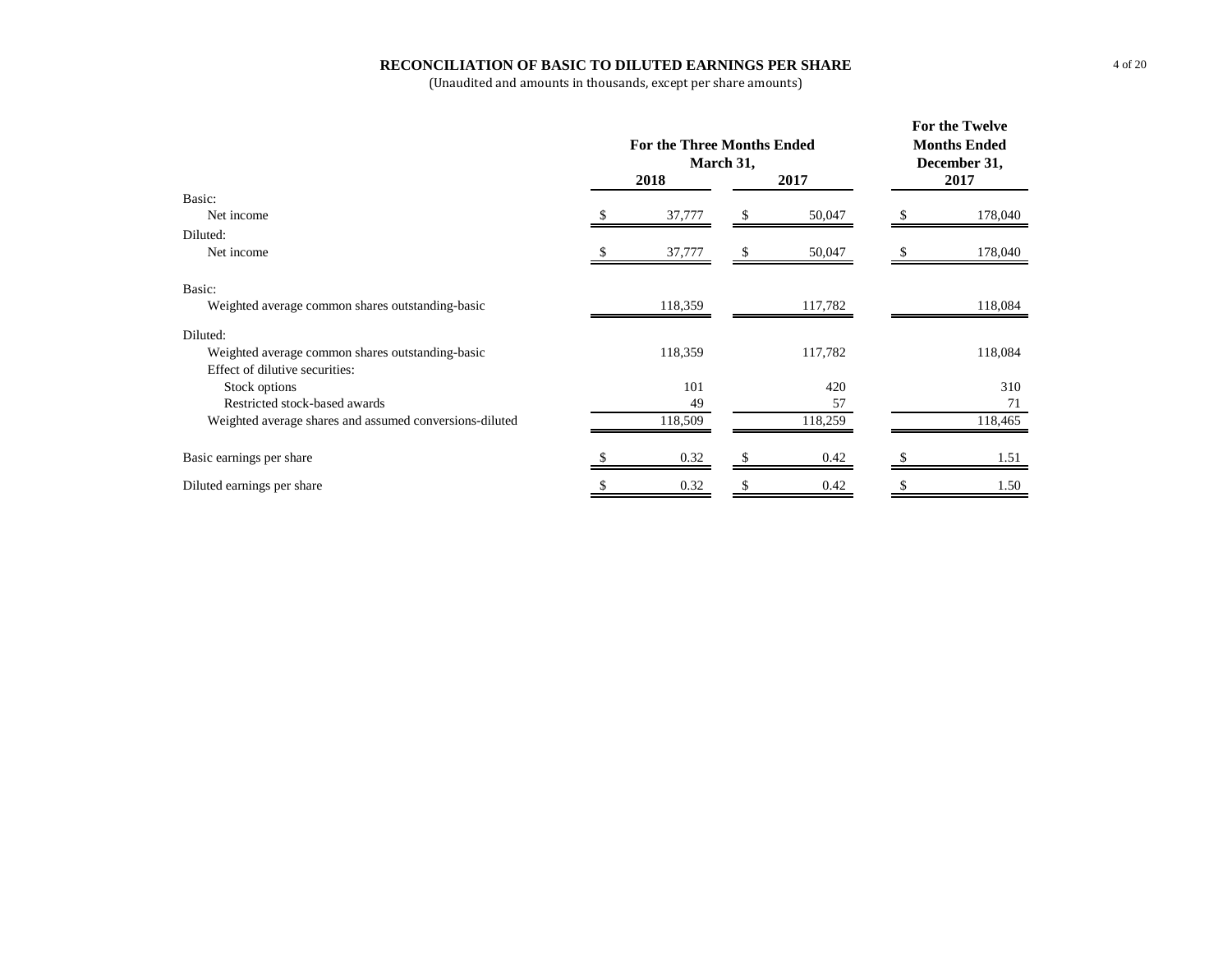# **CALCULATION OF ADJUSTED DILUTED EARNINGS PER SHARE**

|                                                           | <b>For the Three Months Ended</b><br>2018 | For the Twelve<br><b>Months Ended</b><br>December 31,<br>2017 |              |    |         |
|-----------------------------------------------------------|-------------------------------------------|---------------------------------------------------------------|--------------|----|---------|
| Net Income                                                | \$                                        | 37,777                                                        | \$<br>50,047 | \$ | 178,040 |
| Special items:                                            |                                           |                                                               |              |    |         |
| Charges associated with adoption of tax reform            |                                           |                                                               |              |    | 4,548   |
| Expenses associated with mergers and acquisitions         |                                           | 518                                                           | 130          |    | 2,530   |
| Asset impairments                                         |                                           |                                                               | 259          |    | 614     |
| Diluted adjusted net income                               |                                           | 38,295                                                        | 50,436       |    | 185,732 |
| Weighted average common shares outstanding - basic        |                                           | 118,359                                                       | 117,782      |    | 118,084 |
| Effect of dilutive securities:                            |                                           |                                                               |              |    |         |
| Stock options                                             |                                           | 101                                                           | 420          |    | 310     |
| Restricted stock-based awards                             |                                           | 49                                                            | 57           |    | 71      |
| Weighted average shares and assumed conversions - diluted |                                           | 118,509                                                       | 118,259      |    | 118,465 |
| <b>Adjusted Diluted Earnings Per Share</b>                |                                           | 0.32                                                          | 0.43         |    | 1.57    |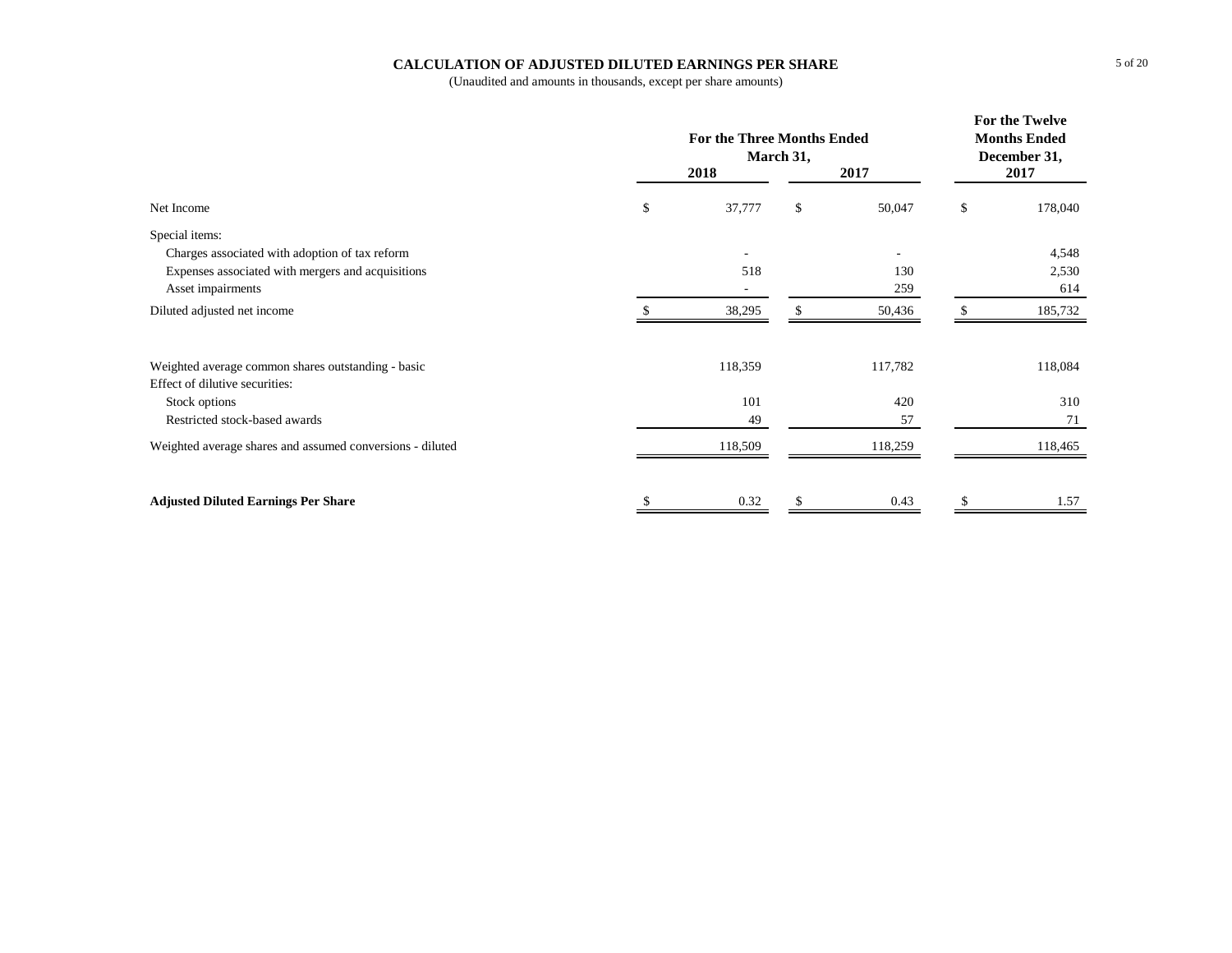### **FUNDS FROM OPERATIONS**

(Unaudited and amounts in thousands, except per share amounts)

|                                                        |                    | <b>For the Three Months Ended</b><br>March 31,<br>2018 | For the Twelve<br><b>Months Ended</b><br>December 31,<br>2017 |                |                    |           |
|--------------------------------------------------------|--------------------|--------------------------------------------------------|---------------------------------------------------------------|----------------|--------------------|-----------|
| <b>FUNDS FROM OPERATIONS:</b>                          |                    |                                                        |                                                               |                |                    |           |
| Net income                                             | \$                 | 37,777                                                 | \$                                                            | 50,047         | \$                 | 178,040   |
| Depreciation of real estate assets                     |                    | 24,408                                                 |                                                               | 23,699         |                    | 95,902    |
| Impairment of real estate assets                       |                    |                                                        |                                                               |                |                    | 355       |
| <b>Funds From Operations</b>                           | $\mathbb{S}$       | 62,185                                                 | \$                                                            | 73,746         | \$                 | 274,297   |
| Charges associated with adoption of tax reform         |                    | $\overline{\phantom{a}}$                               |                                                               | $\blacksquare$ |                    | 4,548     |
| Expenses associated with mergers and acquisitions      |                    | 518                                                    |                                                               | 130            |                    | 2,530     |
| Goodwill and other impairments                         |                    |                                                        |                                                               | 259            |                    | 259       |
| Normalized Funds From Operations                       | $\mathbf{\hat{S}}$ | 62,703                                                 | $\mathbb{S}$                                                  | 74,135         | $\mathbf{\hat{S}}$ | 281,634   |
| Maintenance capital expenditures on real estate assets |                    | (6,771)                                                |                                                               | (3,744)        |                    | (28, 429) |
| Stock-based compensation                               |                    | 3,486                                                  |                                                               | 4,086          |                    | 13,286    |
| Amortization of debt costs                             |                    | 891                                                    |                                                               | 783            |                    | 3,222     |
| Other non-cash revenue and expenses                    |                    | (753)                                                  |                                                               | (1,510)        |                    | (3,915)   |
| <b>Adjusted Funds From Operations</b>                  |                    | 59,556                                                 | \$                                                            | 73,750         | \$.                | 265,798   |
| <b>FUNDS FROM OPERATIONS PER SHARE:</b>                |                    |                                                        |                                                               |                |                    |           |
| <b>Basic</b>                                           |                    | 0.53                                                   |                                                               | 0.63           |                    | 2.32      |
| Diluted                                                |                    | 0.52                                                   |                                                               | 0.62           |                    | 2.32      |
| <b>NORMALIZED FUNDS FROM OPERATIONS PER SHARE:</b>     |                    |                                                        |                                                               |                |                    |           |
| <b>Basic</b>                                           |                    | 0.53                                                   |                                                               | 0.63           |                    | 2.39      |
| Diluted                                                |                    | 0.53                                                   | S                                                             | 0.63           | \$.                | 2.38      |
| <b>ADJUSTED FUNDS FROM OPERATIONS PER SHARE:</b>       |                    |                                                        |                                                               |                |                    |           |
| <b>Basic</b>                                           |                    | 0.50                                                   | \$                                                            | 0.63           |                    | 2.25      |
| Diluted                                                | \$                 | 0.50                                                   | \$                                                            | 0.62           | \$                 | 2.24      |

FFO and AFFO are widely accepted non-GAAP supplemental measures of REIT performance following the standards established by the National Association of Real Estate Investment Trusts (NAREIT). The Company believes that FFO and AFFO are important operating measures that supplement discussion and analysis of the Company's results of operations and are used to review and assess operating performance of the Company and its facilities and their management teams. NAREIT defines FFO as net income computed in accordance with generally accepted accounting principles, excluding gains (or losses) from sales of property and extraordinary items, plus depreciation and amortization of real estate and impairment of depreciable real estate. Because the historical cost accounting convention used for real estate assets requires depreciation (except on land), this accounting presentation assumes that the value of real estate assets diminishes at a level rate over time. Because of the unique structure, design and use of the Company's properties, management believes that assessing performance of the Company's properties without the impact of depreciation or amortization is useful. The Company may make adjustments to FFO from time to time for certain other income and expenses that it considers non-recurring, infrequent or unusual, even though such items may require cash settlement, because such items do not reflect a necessary component of the ongoing operations of the Company. Even though expenses associated with mergers and acquisitions (M&A) may be recurring, the magnitude and timing fluctuate based on the timing and scope of M&A activity, and therefore, such expenses, which are not a necessary component of the ongoing operations of the Company, may not be comparable from period to period. Normalized FFO excludes the effects of such items. The Company calculates AFFO by adding to Normalized FFO non-cash expenses such as the amortization of deferred financing costs and stock-based compensation, and by subtracting from Normalized FFO recurring real estate expenditures that are capitalized and then amortized, but which are necessary to maintain a REIT's properties and its revenue stream. Some of these capital expenditures contain a discretionary element with respect to when they are incurred, while others may be more urgent. Therefore, these capital expenditures may fluctuate from quarter to quarter, depending on the nature of the expenditures required, seasonal factors such as weather, and budgetary conditions. Other companies may calculate FFO, Normalized FFO, and AFFO differently than the Company does, or adjust for other items, and therefore comparability may be limited. FFO, Normalized FFO, and AFFO and their corresponding per share measures are not measures of performance under GAAP, and should not be considered as an alternative to cash flows from operating activities, a measure of liquidity or an alternative to net income as indicators of the Company's operating performance or any other measure of performance derived in accordance with GAAP. This data should be read in conjunction with the Company's consolidated financial statements and related notes included in its filings with the Securities and Exchange Commission.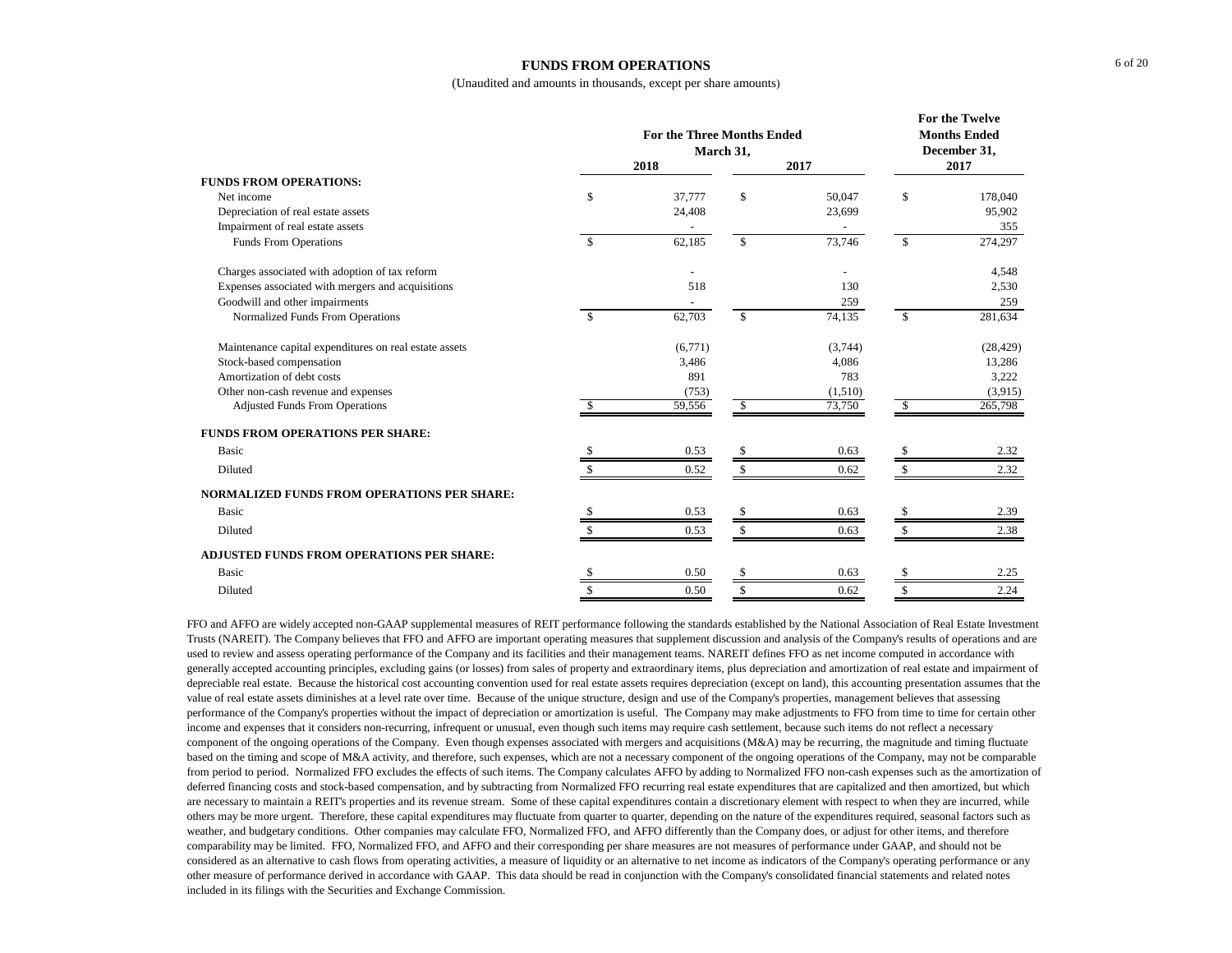# **SELECTED FINANCIAL INFORMATION**

|                                                                                                                                              | <b>March 31, 2018</b>           |                                       |                               | December 31, 2017                     |                     | September 30, 2017                    |                  | June 30, 2017                         |                               | March 31, 2017                        |  |
|----------------------------------------------------------------------------------------------------------------------------------------------|---------------------------------|---------------------------------------|-------------------------------|---------------------------------------|---------------------|---------------------------------------|------------------|---------------------------------------|-------------------------------|---------------------------------------|--|
| <b>BALANCE SHEET:</b><br>Property and equipment<br>Accumulated depreciation and amortization<br>Property and equipment, net                  | \$<br>$\mathbf S$               | 4,337,776<br>(1,512,573)<br>2,825,203 | \$<br>$\mathbb{S}$            | 4,278,400<br>(1,475,951)<br>2,802,449 | \$<br>$\mathcal{S}$ | 4,241,427<br>(1,441,951)<br>2,799,476 | \$<br>\$         | 4,219,214<br>(1,413,136)<br>2,806,078 | \$<br>$\mathbb{S}$            | 4,201,029<br>(1,378,224)<br>2,822,805 |  |
| Total assets                                                                                                                                 | \$                              | 3,264,450                             | \$                            | 3,272,398                             | \$                  | 3,242,766                             | \$               | 3,224,316                             | \$                            | 3,240,618                             |  |
| Maintenance & technology capital expenditures for the quarter ended                                                                          | \$                              | 17,795                                | \$                            | 20,950                                | \$                  | 14,517                                | \$               | 12,522                                | \$                            | 8,175                                 |  |
| Prison construction & land acquisition capital expenditures for the quarter ended                                                            | \$                              | 3,448                                 | \$                            | 1,162                                 | \$                  | 2,155                                 | \$               | 2,863                                 | \$                            | 6,359                                 |  |
| Total debt                                                                                                                                   | \$                              | 1,479,809                             | \$                            | 1,459,000                             | \$                  | 1,429,500                             | \$               | 1,426,000                             | \$                            | 1,440,500                             |  |
| Equity book value                                                                                                                            | \$                              | 1,434,210                             | \$                            | 1,451,608                             | \$                  | 1,458,681                             | \$               | 1,463,344                             | \$                            | 1,463,161                             |  |
| LIQUIDITY:                                                                                                                                   |                                 |                                       |                               |                                       |                     |                                       |                  |                                       |                               |                                       |  |
| Cash and cash equivalents                                                                                                                    | \$                              | 56,400                                | \$                            | 52,183                                | \$                  | 42,735                                | \$               | 46,584                                | \$                            | 43,164                                |  |
| Availability under revolving credit facility                                                                                                 | $\mathbb{S}$                    | 694,362                               | \$                            | 694,062                               | $\mathsf{\$}$       | 476,062                               | $\mathbf S$      | 481,537                               | \$                            | 467,900                               |  |
| <b>CAPITALIZATION:</b><br>Common shares outstanding<br>Common share price at end of period<br>Market value of common equity at end of period | -\$<br>$\overline{\mathcal{S}}$ | 118,544<br>19.52<br>2,313,979         | \$<br>$\sqrt[6]{\frac{1}{2}}$ | 118,204<br>22.50<br>2,659,590         | \$<br>$\sqrt{3}$    | 118,191<br>26.77<br>3,163,973         | \$<br>$\sqrt{3}$ | 118,179<br>27.58<br>3,259,377         | \$<br>$\sqrt[6]{\frac{1}{2}}$ | 118,140<br>31.42<br>3,711,959         |  |
| Total equity market capitalization                                                                                                           | $\mathbb{S}$                    | 2,313,979                             | $\sqrt{3}$                    | 2,659,590                             | $\sqrt{3}$          | 3,163,973                             | $\mathbb{S}$     | 3,259,377                             | \$                            | 3,711,959                             |  |
| Total market capitalization (market value of equity plus debt)                                                                               | <sup>\$</sup>                   | 3,793,788                             | \$                            | 4,118,590                             | \$                  | 4,593,473                             | \$               | 4,685,377                             | \$                            | 5,152,459                             |  |
| Regular Dividends                                                                                                                            | \$                              | 51,533                                | \$                            | 49,558                                | \$                  | 50,072                                | \$               | 50,098                                | \$                            | 50,036                                |  |
| Dividends per common share                                                                                                                   | $\mathbf S$                     | 0.43                                  | <sup>\$</sup>                 | 0.42                                  | \$                  | 0.42                                  | <sup>\$</sup>    | 0.42                                  | \$                            | 0.42                                  |  |
| Annualized dividend yield                                                                                                                    |                                 | 8.8%                                  |                               | 7.5%                                  |                     | 6.3%                                  |                  | 6.1%                                  |                               | 5.3%                                  |  |
| <b>EBITDA</b>                                                                                                                                | \$                              | 97,076                                | \$                            | 103,033                               | \$                  | 97,597                                | \$               | 102,466                               | \$                            | 105,491                               |  |
| <b>ADJUSTED EBITDA</b>                                                                                                                       | \$                              | 92,055                                | \$                            | 98,357                                | \$                  | 93,313                                | \$               | 97,034                                | \$                            | 100,149                               |  |
| <b>NORMALIZED FUNDS FROM OPERATIONS</b>                                                                                                      |                                 | 62,703                                | \$                            | 71,379                                | \$                  | 66,388                                | \$               | 69,732                                | \$                            | 74,135                                |  |
| Basic normalized funds from operations per share                                                                                             |                                 | 0.53                                  |                               | 0.60                                  |                     | 0.56                                  |                  | 0.59                                  | \$                            | 0.63                                  |  |
| Diluted normalized funds from operations per share                                                                                           |                                 | 0.53                                  | S                             | 0.60                                  | S                   | 0.56                                  | -S               | 0.59                                  | \$                            | 0.63                                  |  |
| FFO PAYOUT RATIO                                                                                                                             |                                 | 81.1%                                 |                               | 70.0%                                 |                     | 75.0%                                 |                  | 71.2%                                 |                               | 66.7%                                 |  |
| <b>ADJUSTED FUNDS FROM OPERATIONS</b>                                                                                                        | \$                              | 59,556                                | \$                            | 62,203                                | $\mathbb S$         | 63,390                                | \$               | 66,455                                | \$                            | 73,750                                |  |
| Basic adjusted funds from operations per share                                                                                               |                                 | 0.50                                  | -S                            | 0.53                                  | \$                  | 0.54                                  | <b>S</b>         | 0.56                                  | \$                            | 0.63                                  |  |
| Diluted adjusted funds from operations per share                                                                                             |                                 | 0.50                                  | $\overline{\mathcal{S}}$      | 0.53                                  |                     | 0.53                                  | \$               | 0.56                                  | \$                            | 0.62                                  |  |
| <b>AFFO PAYOUT RATIO</b>                                                                                                                     |                                 | 86.0%                                 |                               | 79.2%                                 |                     | 79.2%                                 |                  | 75.0%                                 |                               | 67.7%                                 |  |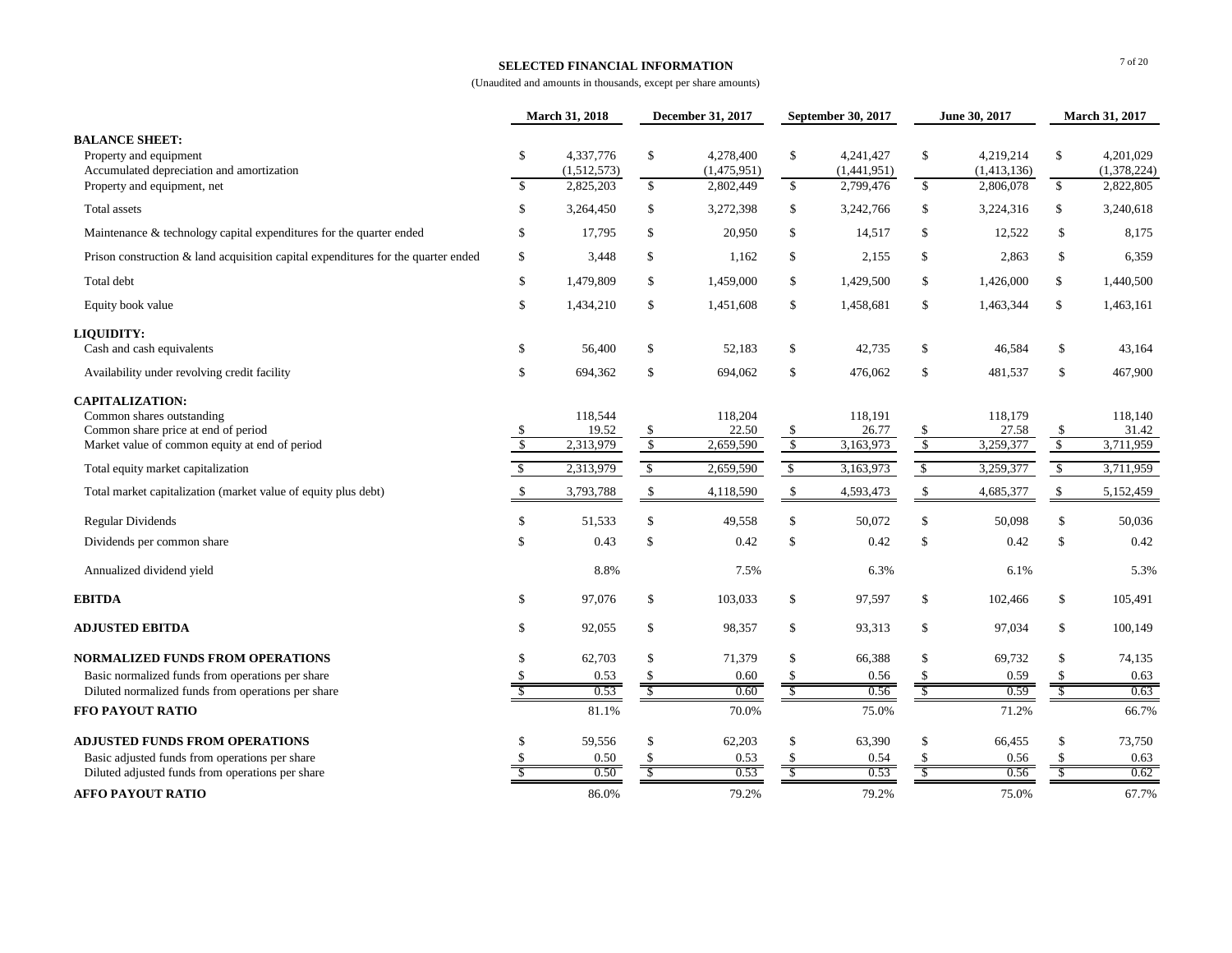#### **SELECTED FINANCIAL INFORMATION**

(Unaudited and amounts in thousands, except per share amounts)

**For the Twelve** 

|                                                         | For the Three Months Ended March 31,<br>2018<br>2017 |    |                |    |                |  |  |
|---------------------------------------------------------|------------------------------------------------------|----|----------------|----|----------------|--|--|
| Number of days per period                               | 90                                                   |    | 90             |    | 365            |  |  |
| <b>ALL FACILITIES:</b>                                  |                                                      |    |                |    |                |  |  |
| Average available beds                                  | 78,047                                               |    | 82,979         |    | 80,903         |  |  |
| Average compensated occupancy                           | 79.7%                                                |    | 81.0%          |    | 79.6%          |  |  |
| Total compensated man-days                              | 5,595,598                                            |    | 6,047,239      |    | 23,520,227     |  |  |
| Revenue per compensated man-day                         | \$<br>75.98                                          | \$ | 72.06          | \$ | 73.23          |  |  |
| Operating expenses per compensated man-day:             |                                                      |    |                |    |                |  |  |
| Fixed expense (1)                                       | 40.58                                                |    | 38.00          |    | 38.20          |  |  |
| Variable expense<br>Total                               | 16.15<br>56.73                                       |    | 14.67<br>52.67 |    | 15.37<br>53.57 |  |  |
|                                                         |                                                      |    |                |    |                |  |  |
| Operating income per compensated man-day                | \$<br>19.25                                          | \$ | 19.39          | \$ | 19.66          |  |  |
| Operating margin                                        | 25.3%                                                |    | 26.9%          |    | 26.8%          |  |  |
| DEPRECIATION AND AMORTIZATION:                          |                                                      |    |                |    |                |  |  |
| Depreciation expense on real estate                     | 24,408                                               |    | 23,699         |    | 95,902         |  |  |
| Depreciation expense associated with STFRC rent payment | 4,057                                                |    | 4,057          |    | 16,453         |  |  |
| Other depreciation expense                              | 8,830                                                |    | 8,220          |    | 33,359         |  |  |
| Amortization of intangibles                             | 794                                                  |    | 281            |    | 1,415          |  |  |
| Depreciation and amortization                           | \$<br>38,089                                         | \$ | 36,257         | \$ | 147,129        |  |  |
| NET OPERATING INCOME:                                   |                                                      |    |                |    |                |  |  |
| Revenue                                                 |                                                      |    |                |    |                |  |  |
| Safety                                                  | \$<br>404,498                                        | \$ | 418,683        | \$ | 1,648,224      |  |  |
| Community                                               | 24,800                                               |    | 17,054         |    | 74,263         |  |  |
| Properties                                              | 11,615                                               |    | 9,872          |    | 40,440         |  |  |
| Other                                                   | 3                                                    |    | 75             |    | 2,571          |  |  |
| Total revenues                                          | 440,916                                              |    | 445,684        |    | 1,765,498      |  |  |
| <b>Operating Expenses</b>                               |                                                      |    |                |    |                |  |  |
| Safety                                                  | 296,503                                              |    | 300,709        |    | 1,185,621      |  |  |
| Community                                               | 19,367                                               |    | 12,015         |    | 51,501         |  |  |
| Properties                                              | 3,114                                                |    | 2,423          |    | 11,831         |  |  |
| Other                                                   | 167                                                  |    | 156            |    | 584            |  |  |
| Total operating expenses                                | 319,151                                              |    | 315,303        |    | 1,249,537      |  |  |
| Net Operating Income                                    |                                                      |    |                |    |                |  |  |
| Safety                                                  | 107,995                                              |    | 117,974        |    | 462,603        |  |  |
| Community                                               | 5,433                                                |    | 5,039          |    | 22,762         |  |  |
| Properties                                              | 8,501                                                |    | 7,449          |    | 28,609         |  |  |
| Other                                                   | (164)                                                |    | (81)           |    | 1,987          |  |  |
| Total net operating income                              | \$<br>121,765                                        | \$ | 130,381        | \$ | 515,961        |  |  |

(1) Fixed expense and the corresponding fixed expense per compensated man-day for the three months ended March 31, 2018 and 2017 include depreciation expense of \$4.1 million in both periods and interest expense of \$1.5 million and \$1.7 million, respectively, associated with the South Texas Family Residential Center (STFRC) lease payments. Fixed expense and the corresponding fixed expense per compensated man-day for the twelve months ended December 31, 2017 include depreciation expense of \$16.5 million and interest expense of \$6.4 million associated with the STFRC lease payments. These amounts are also deducted from our calculation of Adjusted EBITDA, because we believe this presentation is more reflective of the cash flows associated with the facility's operations, and therefore cash available to service our debt and pay dividends to our shareholders.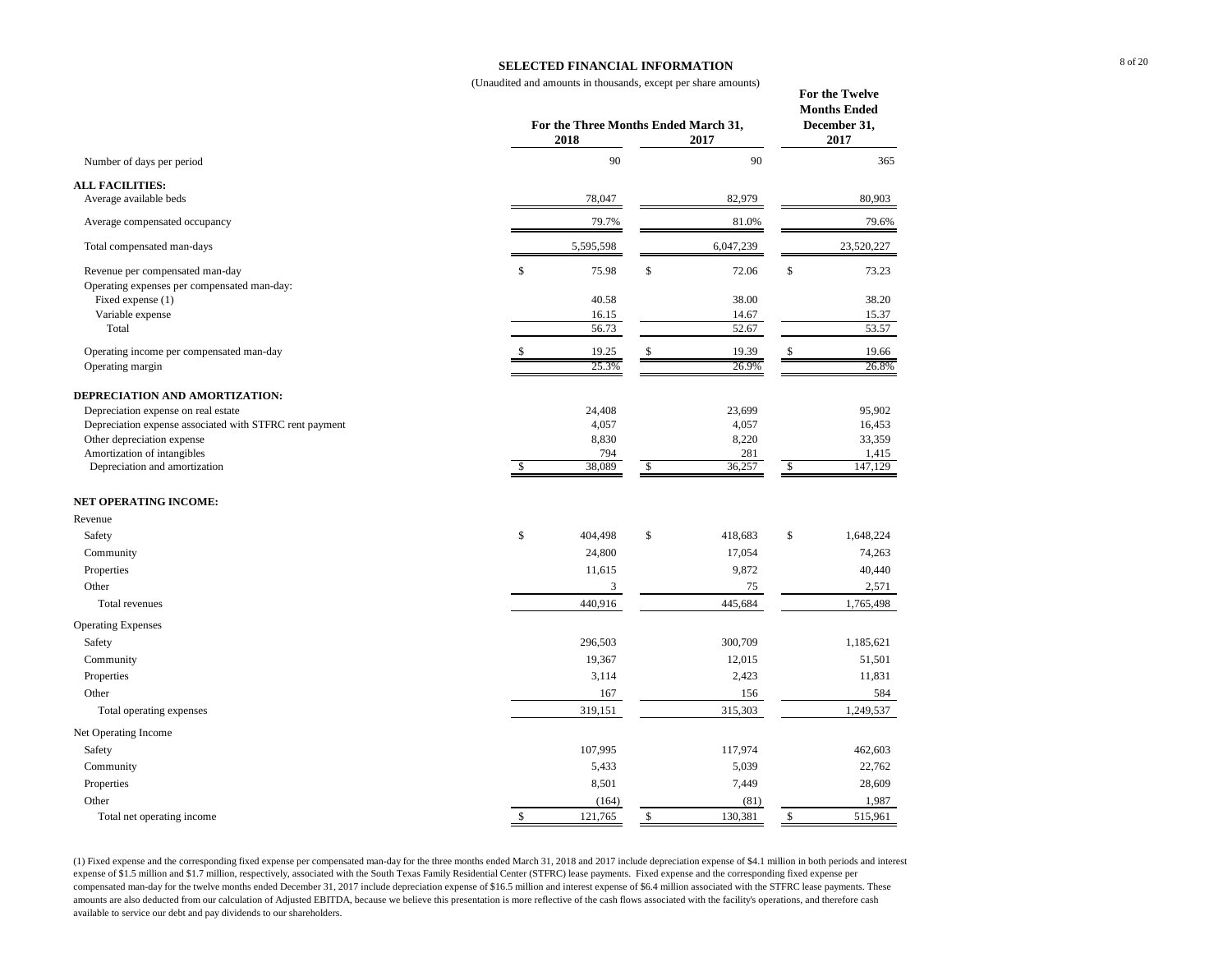#### **SEGMENT DATA**

#### (Unaudited and amounts in thousands, except per share amounts)

|                                             |                    | For the Three Months Ended March 31,<br>2018<br>2017 |    |               |    |            |  |  |
|---------------------------------------------|--------------------|------------------------------------------------------|----|---------------|----|------------|--|--|
| <b>CORECIVIC SAFETY FACILITIES:</b>         |                    |                                                      |    |               |    |            |  |  |
| Facility revenue                            | \$                 | 404,498                                              | \$ | 418,683       | \$ | 1,648,224  |  |  |
| Operating expenses:                         |                    |                                                      |    |               |    |            |  |  |
| Fixed expense (1)                           |                    | 214,637                                              |    | 220,083       |    | 857,671    |  |  |
| Variable expense                            |                    | 87,405                                               |    | 86,357        |    | 350,828    |  |  |
| Total                                       |                    | 302,042                                              |    | 306,440       |    | 1,208,499  |  |  |
| Facility net operating income               | $\mathbf{\hat{S}}$ | 102,456                                              | \$ | 112,243       | \$ | 439,725    |  |  |
| Average available beds                      |                    | 72,833                                               |    | 78,479        |    | 76,177     |  |  |
| Average compensated occupancy               |                    | 79.5%                                                |    | 81.1%         |    | 79.6%      |  |  |
| Total compensated man-days                  |                    | 5,213,620                                            |    | 5,728,555     |    | 22,133,605 |  |  |
| Revenue per compensated man-day             | \$                 | 77.58                                                | \$ | 73.09         | \$ | 74.47      |  |  |
| Operating expenses per compensated man-day: |                    |                                                      |    |               |    |            |  |  |
| Fixed $(1)$                                 |                    | 41.17                                                |    | 38.42         |    | 38.75      |  |  |
| Variable                                    |                    | 16.76                                                |    | 15.07         |    | 15.85      |  |  |
| Total                                       |                    | 57.93                                                |    | 53.49         |    | 54.60      |  |  |
| Operating income per compensated man-day    |                    | 19.65                                                | \$ | 19.60         |    | 19.87      |  |  |
| Operating margin                            |                    | 25.3%                                                |    | 26.8%         |    | 26.7%      |  |  |
| <b>CORECIVIC COMMUNITY FACILITIES:</b>      |                    |                                                      |    |               |    |            |  |  |
| Facility revenue (2)                        | \$                 | 20,672                                               | \$ | 17,054        | \$ | 74,263     |  |  |
| Operating expenses: (2)                     |                    |                                                      |    |               |    |            |  |  |
| Fixed expense                               |                    | 12,448                                               |    | 9,687         |    | 40,862     |  |  |
| Variable expense                            |                    | 2,965                                                |    | 2,328         |    | 10,639     |  |  |
| Total                                       |                    | 15,413                                               |    | 12,015        |    | 51,501     |  |  |
| Facility net operating income               | \$                 | 5,259                                                | \$ | 5,039         | S. | 22,762     |  |  |
| Average available beds                      |                    | 5,214                                                |    | 4,500         |    | 4,726      |  |  |
| Average compensated occupancy               |                    | 81.4%                                                |    | 78.7%         |    | 80.4%      |  |  |
| Total compensated man-days                  |                    | 381,978                                              |    | 318,684       |    | 1,386,622  |  |  |
| Revenue per compensated man-day             | \$                 | 54.12                                                | \$ | 53.51         | \$ | 53.56      |  |  |
| Operating expenses per compensated man-day: |                    | 32.59                                                |    | 30.40         |    | 29.47      |  |  |
| Fixed expense<br>Variable expense           |                    | 7.76                                                 |    |               |    | 7.67       |  |  |
| Total                                       |                    | 40.35                                                |    | 7.31<br>37.71 |    | 37.14      |  |  |
| Operating income per compensated man-day    | \$                 | 13.77                                                | S  | 15.80         | \$ | 16.42      |  |  |
| Operating margin                            |                    | 25.4%                                                |    | 29.5%         |    | 30.7%      |  |  |
|                                             |                    |                                                      |    |               |    |            |  |  |

(1) Fixed expense and the corresponding fixed expense per compensated man-day for the three months ended March 31, 2018 and 2017 include depreciation expense of \$4.1 million in both periods and interest expense of \$1.5 million and \$1.7 million, respectively, associated with the STFRC lease payments. Fixed expense and the corresponding fixed expense per compensated man-day for the twelve months ended December 31, 2017 include depreciation expense of \$16.5 million and interest expense of \$6.4 million associated with the STFRC lease payments. These amounts are also deducted from our calculation of Adjusted EBITDA, because we believe this presentation is more reflective of the cash flows associated with the facility's operations, and therefore cash available to service our debt and pay dividends to our shareholders.

(2) Our CoreCivic Community segment includes the operating results of residential reentry centers we operate during each period, along with the operating results of our non-residential correctional alternative services. However, the facility revenue and operating expenses in this table, and the corresponding per compensated man-day amounts, of CoreCivic Community include only those related to the operation of the residential reentry centers. For the three months ended March 31, 2018, our alternative services generated revenue of \$4.1 million and incurred operating expenses of \$4.0 million.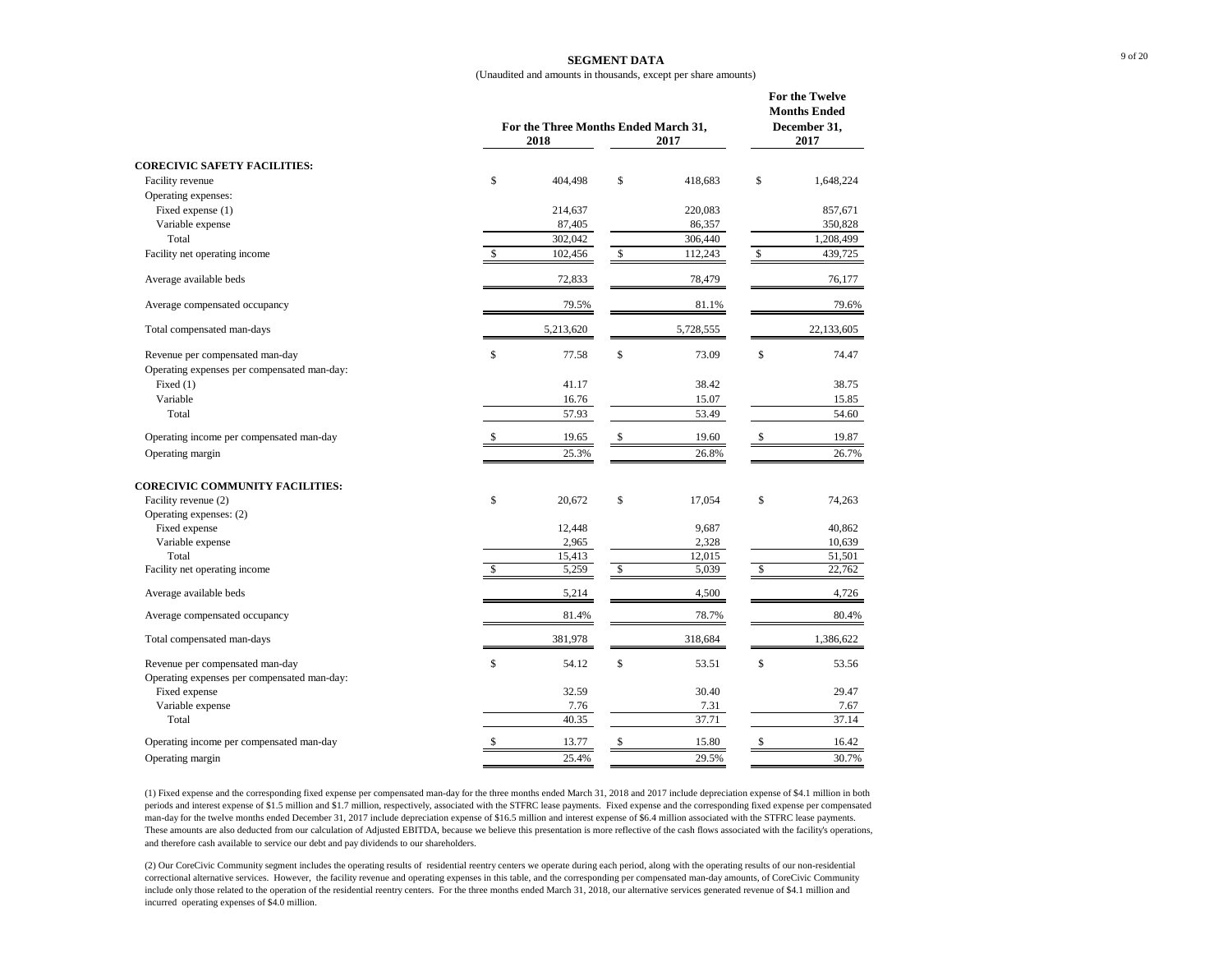### **SEGMENT DATA**

|                                             |               | For the Three<br><b>Months Ended</b><br>March 31,<br>2017 |    | For the Three<br><b>Months Ended</b><br>June 30,<br>2017 |                    | For the Three<br><b>Months Ended</b><br>September 30,<br>2017 |              | For the Three<br><b>Months Ended</b><br>December 31,<br>2017 |              | For the Twelve<br><b>Months Ended</b><br>December 31,<br>2017 |  |
|---------------------------------------------|---------------|-----------------------------------------------------------|----|----------------------------------------------------------|--------------------|---------------------------------------------------------------|--------------|--------------------------------------------------------------|--------------|---------------------------------------------------------------|--|
| <b>CORECIVIC SAFETY FACILITIES:</b>         |               |                                                           |    |                                                          |                    |                                                               |              |                                                              |              |                                                               |  |
| Facility revenue                            | \$            | 418,683                                                   | \$ | 408,781                                                  | \$                 | 410,975                                                       | \$           | 409,785                                                      | \$           | 1,648,224                                                     |  |
| Operating expenses:                         |               |                                                           |    |                                                          |                    |                                                               |              |                                                              |              |                                                               |  |
| Fixed expense                               |               | 220,083                                                   |    | 210,575                                                  |                    | 216,837                                                       |              | 210,176                                                      |              | 857,671                                                       |  |
| Variable expense                            |               | 86,357                                                    |    | 87,949                                                   |                    | 89,472                                                        |              | 87,050                                                       |              | 350,828                                                       |  |
| Total                                       |               | 306,440                                                   |    | 298,524                                                  |                    | 306,309                                                       |              | 297,226                                                      |              | 1,208,499                                                     |  |
| Facility net operating income               | <sup>\$</sup> | 112,243                                                   | \$ | 110,257                                                  | \$                 | 104,666                                                       | \$           | 112,559                                                      | \$           | 439,725                                                       |  |
| Average available beds                      |               | 78,479                                                    |    | 77,881                                                   |                    | 75,583                                                        |              | 72,833                                                       |              | 76,177                                                        |  |
| Average compensated occupancy               |               | 81.1%                                                     |    | 79.0%                                                    |                    | 79.1%                                                         |              | 79.2%                                                        |              | 79.6%                                                         |  |
| Total compensated man-days                  |               | 5,728,555                                                 |    | 5,600,284                                                |                    | 5,497,552                                                     |              | 5,307,214                                                    |              | 22,133,605                                                    |  |
| Revenue per compensated man-day             | \$            | 73.09                                                     | \$ | 72.99                                                    | $\mathbb{S}$       | 74.76                                                         | \$           | 77.21                                                        | \$           | 74.47                                                         |  |
| Operating expenses per compensated man-day: |               |                                                           |    |                                                          |                    |                                                               |              |                                                              |              |                                                               |  |
| Fixed                                       |               | 38.42                                                     |    | 37.60                                                    |                    | 39.44                                                         |              | 39.60                                                        |              | 38.75                                                         |  |
| Variable                                    |               | 15.07                                                     |    | 15.70                                                    |                    | 16.27                                                         |              | 16.40                                                        |              | 15.85                                                         |  |
| Total                                       |               | 53.49                                                     |    | 53.30                                                    |                    | 55.71                                                         |              | 56.00                                                        |              | 54.60                                                         |  |
| Operating income per compensated man-day    | -S            | 19.60                                                     | \$ | 19.69                                                    | \$                 | 19.05                                                         |              | 21.21                                                        | \$           | 19.87                                                         |  |
| Operating margin                            |               | 26.8%                                                     |    | 27.0%                                                    |                    | 25.5%                                                         |              | 27.5%                                                        |              | 26.7%                                                         |  |
| <b>CORECIVIC COMMUNITY FACILITIES:</b>      |               |                                                           |    |                                                          |                    |                                                               |              |                                                              |              |                                                               |  |
| Facility revenue                            | \$            | 17,054                                                    | \$ | 17,579                                                   | \$                 | 19,199                                                        | \$           | 20,431                                                       | \$           | 74,263                                                        |  |
| Operating expenses:                         |               |                                                           |    |                                                          |                    |                                                               |              |                                                              |              |                                                               |  |
| Fixed expense                               |               | 9,687                                                     |    | 9,462                                                    |                    | 10,724                                                        |              | 10,989                                                       |              | 40,862                                                        |  |
| Variable expense                            |               | 2,328                                                     |    | 2,517                                                    |                    | 2,780                                                         |              | 3,014                                                        |              | 10,639                                                        |  |
| Total                                       |               | 12,015                                                    |    | 11,979                                                   |                    | 13,504                                                        |              | 14,003                                                       |              | 51,501                                                        |  |
| Facility net operating income               |               | 5,039                                                     | \$ | 5,600                                                    | \$                 | 5,695                                                         | $\mathbb{S}$ | 6,428                                                        | $\mathbb{S}$ | 22,762                                                        |  |
| Average available beds                      |               | 4,500                                                     |    | 4,566                                                    |                    | 4,761                                                         |              | 5,072                                                        |              | 4,726                                                         |  |
| Average compensated occupancy               |               | 78.7%                                                     |    | 79.2%                                                    |                    | 81.9%                                                         |              | 81.4%                                                        |              | 80.4%                                                         |  |
| Total compensated man-days                  |               | 318,684                                                   |    | 329,281                                                  |                    | 358,813                                                       |              | 379,844                                                      |              | 1,386,622                                                     |  |
| Revenue per compensated man-day             | \$            | 53.51                                                     | \$ | 53.39                                                    | \$                 | 53.51                                                         | \$           | 53.79                                                        | \$           | 53.56                                                         |  |
| Operating expenses per compensated man-day: |               |                                                           |    |                                                          |                    |                                                               |              |                                                              |              |                                                               |  |
| Fixed expense                               |               | 30.40                                                     |    | 28.74                                                    |                    | 29.89                                                         |              | 28.93                                                        |              | 29.47                                                         |  |
| Variable expense                            |               | 7.31                                                      |    | 7.64                                                     |                    | 7.75                                                          |              | 7.93                                                         |              | 7.67                                                          |  |
| Total                                       |               | 37.71                                                     |    | 36.38                                                    |                    | 37.64                                                         |              | 36.86                                                        |              | 37.14                                                         |  |
| Operating income per compensated man-day    | \$            | 15.80                                                     | \$ | 17.01                                                    | $\mathbf{\hat{S}}$ | 15.87                                                         |              | 16.93                                                        |              | 16.42                                                         |  |
| Operating margin                            |               | 29.5%                                                     |    | 31.9%                                                    |                    | 29.7%                                                         |              | 31.5%                                                        |              | 30.7%                                                         |  |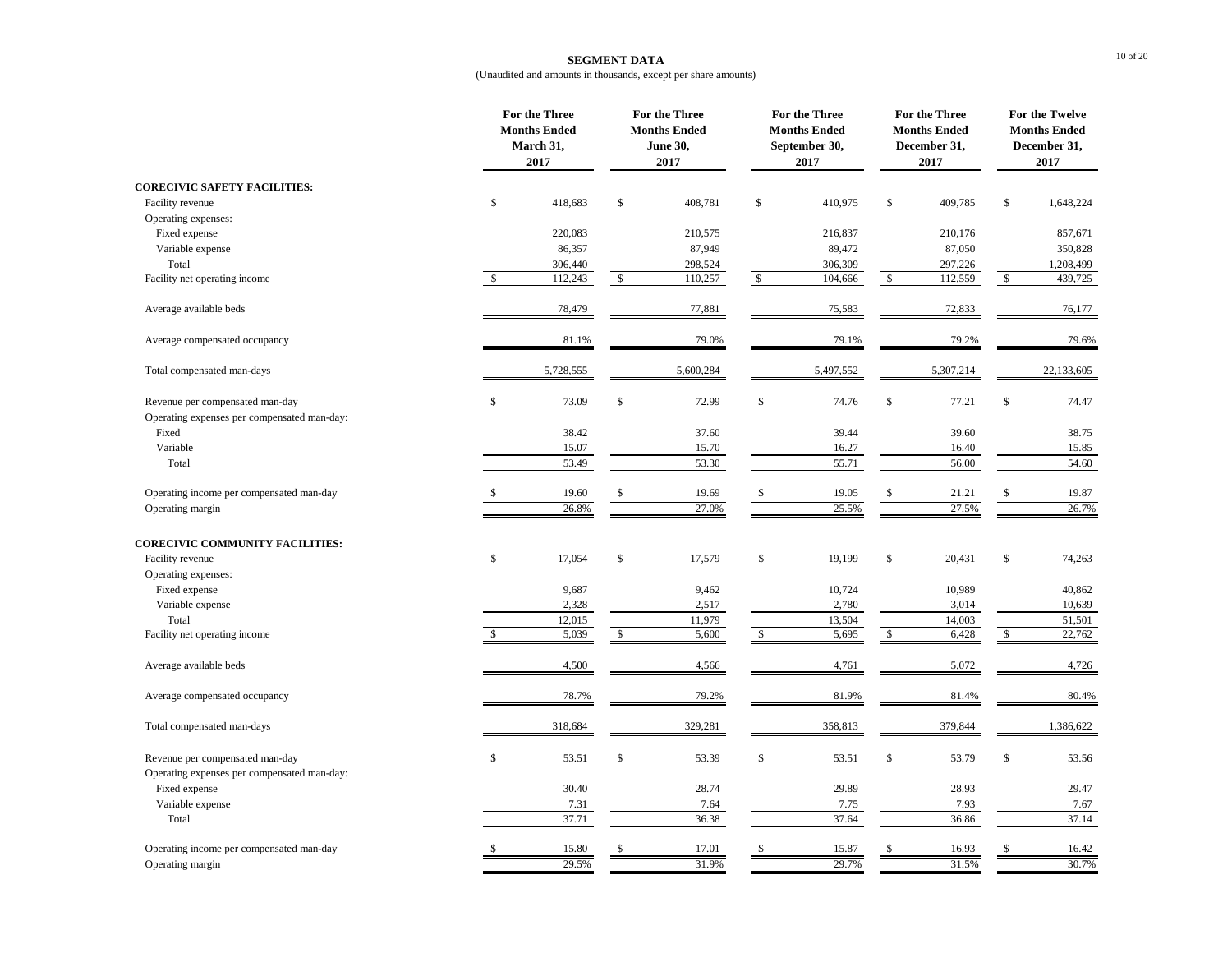### **ANALYSIS OF OUTSTANDING DEBT**

(Unaudited and amounts in thousands)

|                                              | Outstanding<br><b>Balance</b><br>12/31/2017 | Outstanding<br><b>Balance</b><br>3/31/2018 | <b>Stated</b><br><b>Interest</b><br>Rate | <b>Effective</b><br><b>Interest</b><br>Rate<br>1) | <b>Maturity</b><br>Date | Callable/<br>Redeemable                                                                                                                                                                                                                                                                                                          |
|----------------------------------------------|---------------------------------------------|--------------------------------------------|------------------------------------------|---------------------------------------------------|-------------------------|----------------------------------------------------------------------------------------------------------------------------------------------------------------------------------------------------------------------------------------------------------------------------------------------------------------------------------|
| <b>Fixed Rate:</b>                           |                                             |                                            |                                          |                                                   |                         |                                                                                                                                                                                                                                                                                                                                  |
| \$350 Million Senior Notes                   | 350,000<br>S                                | 350,000<br><sup>\$</sup>                   | 4.625%                                   | 4.80%                                             | May 2023                | Prior to February 1, 2023, redeemable at a "make-whole" redemption<br>price, plus accrued and unpaid interest; thereafter the notes are<br>redeemable at 100% of the aggregate principal amount plus accrued and<br>unpaid interest.                                                                                             |
| \$325 Million Senior Notes                   | 325,000                                     | 325,000                                    | 4.125%                                   | 4.38%                                             | April 2020              | Prior to January 1, 2020, redeemable at a "make-whole" redemption<br>price, plus accrued and unpaid interest; thereafter the notes are<br>redeemable at 100% of the aggregate principal amount plus accrued and<br>unpaid interest.                                                                                              |
| \$250 Million Senior Notes                   | 250,000                                     | 250,000                                    | 5.0%                                     | 5.19%                                             | October 2022            | Prior to July 15, 2022, redeemable at a "make-whole" redemption price,<br>plus accrued and unpaid interest; thereafter the notes are redeemable at<br>100% of the aggregate principal amount plus accrued and unpaid interest.                                                                                                   |
| \$250 Million Senior Notes                   | 250,000                                     | 250,000                                    | 4.75%                                    | 4.92%                                             | October 2027            | Prior to July 15, 2027, redeemable at a "make-whole" redemption price,<br>plus accrued and unpaid interest; thereafter the notes are redeemable at<br>100% of the aggregate principal amount plus accrued and unpaid interest.                                                                                                   |
| Non-Recourse Mortgage Note                   |                                             | 24,309                                     | 4.50%                                    | 4.56%                                             | January 2033            | Subject to prepayment at any time with a prepayment charge, if any,<br>equal to an amount so as to maintain the same yield on the mortgage note<br>as if it had been carried through to its full term using Treasury<br>instruments having a term equal to the remaining term of the mortgage<br>note as of the prepayment date. |
| <b>Total Fixed Rate Debt</b>                 | 1,175,000                                   | 1,199,309                                  |                                          |                                                   |                         |                                                                                                                                                                                                                                                                                                                                  |
| <b>Floating Rate:</b>                        |                                             |                                            |                                          |                                                   |                         |                                                                                                                                                                                                                                                                                                                                  |
| <b>Revolving Credit Facility</b>             | 199,000                                     | 198,000                                    | 4.26%                                    | 2)<br>4.78%                                       | <b>July 2020</b>        |                                                                                                                                                                                                                                                                                                                                  |
| Term Loan<br><b>Total Floating Rate Debt</b> | 85,000<br>284,000                           | 82,500<br>280,500                          | 3.28%                                    | 3.41%                                             | <b>July 2020</b>        |                                                                                                                                                                                                                                                                                                                                  |
| <b>Grand Total Debt</b>                      | 1,459,000<br>S                              | 1,479,809<br>\$                            | 4.55%                                    | 4.80%                                             | 4.69                    | 3)                                                                                                                                                                                                                                                                                                                               |

<sup>1)</sup> Includes amortization of debt issuance costs.

<sup>2)</sup> The Company has \$7.6 million of letters of credit outstanding under a sub-facility reducing the available capacity under the \$900.0 million revolving credit facility to \$694.4 million as of March 31, 2018. Based on th ratio, the revolving credit facility bears interest at LIBOR plus a margin of 1.50%.

<sup>3)</sup> Represents the weighted average debt maturity in years.

#### *Debt Maturity Schedule at March 31, 2018:*

| <b>Total Debt</b><br><b>Maturing</b> | % of Debt<br><b>Maturing</b> | % of Debt<br><b>Maturing</b> |  |
|--------------------------------------|------------------------------|------------------------------|--|
| \$<br>8.380                          | 0.57%                        | 0.57%                        |  |
| 16.220                               | 1.10%                        | 1.66%                        |  |
| 584,276                              | 39.48%                       | 41.15%                       |  |
| 1.334                                | 0.09%                        | 41.24%                       |  |
| 251,396                              | 16.99%                       | 58.22%                       |  |
| 618,203                              | 41.78%                       | 100.00%                      |  |
| 1,479,809                            | 100.00%                      |                              |  |
|                                      |                              |                              |  |

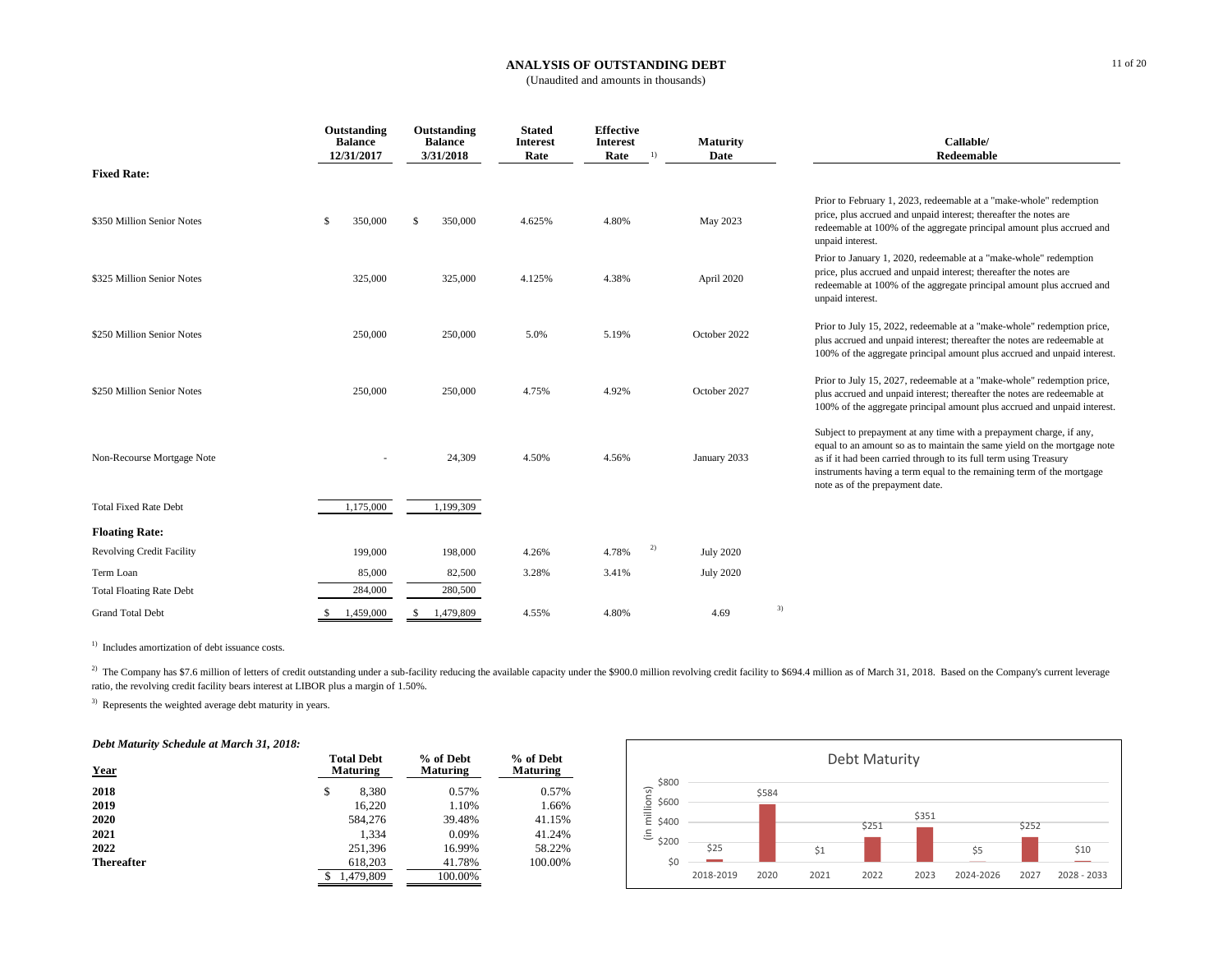# **SELECTED OPERATING RATIOS**

(Unaudited and amounts in thousands, except per share amounts)

|                                                                                                                           | <b>For the Three Months Ended</b><br>March 31, |         |              | <b>For the Twelve</b><br><b>Months Ended</b><br>December 31, |              |           |
|---------------------------------------------------------------------------------------------------------------------------|------------------------------------------------|---------|--------------|--------------------------------------------------------------|--------------|-----------|
|                                                                                                                           |                                                | 2018    |              | 2017                                                         |              | 2017      |
| <b>COVERAGE RATIOS:</b>                                                                                                   |                                                |         |              |                                                              |              |           |
| Interest coverage ratio (Adjusted EBITDA/Interest incurred) (x)                                                           |                                                | 5.4x    |              | 7.0x                                                         |              | 6.5x      |
| Fixed charge coverage ratio (Adjusted EBITDA/(Interest incurred + Scheduled prin pmts)) (x)                               |                                                | 4.7x    |              | 6.0x                                                         |              | 5.6x      |
| Secured debt coverage ratio ((Secured debt - cash)/Annualized Adjusted EBITDA) (x)                                        |                                                | 0.7x    |              | 1.2x                                                         |              | 0.6x      |
| Total debt coverage ratio ((Total debt - cash)/Annualized Adjusted EBITDA) (x)                                            |                                                | 3.9x    |              | 3.5x                                                         |              | 3.6x      |
| Accounts receivable turnover (Annualized revenues/Accounts receivable) (x)                                                |                                                | 8.3x    |              | 8.4x                                                         |              | 6.9x      |
| <b>DEBT/EQUITY RATIOS:</b>                                                                                                |                                                |         |              |                                                              |              |           |
| Total debt/Total market capitalization                                                                                    |                                                | 39.0%   |              | 28.0%                                                        |              | 35.4%     |
| Total debt/Equity market capitalization                                                                                   |                                                | 64.0%   |              | 38.8%                                                        |              | 54.9%     |
| Total debt/Book equity capitalization                                                                                     |                                                | 103.2%  |              | 98.5%                                                        |              | 100.5%    |
| Total debt/Gross book value of real estate assets                                                                         |                                                | 34.1%   |              | 34.3%                                                        |              | 34.1%     |
| RETURN ON INVESTMENT RATIOS:<br>Annualized return on operating real estate investments                                    |                                                |         |              |                                                              |              |           |
| (Annualized Adjusted EBITDA/Average operating real estate investments (undepreciated book value)*)                        |                                                | 8.5%    |              | 9.5%                                                         |              | 9.2%      |
| Annualized return on total assets                                                                                         |                                                |         |              |                                                              |              |           |
| (Annualized Adjusted EBITDA/Average total assets (undepreciated book value)*)                                             |                                                | 7.7%    |              | 8.7%                                                         |              | 8.3%      |
| <b>OVERHEAD RATIOS:</b>                                                                                                   |                                                |         |              |                                                              |              |           |
| Annualized general & administrative expenses (excl. non-recurring costs)/Average total assets (undepreciated book value)* |                                                | 2.1%    |              | 2.1%                                                         |              | 2.2%      |
| General & administrative expenses (excluding non-recurring costs)/Total revenues                                          |                                                | 5.5%    |              | 5.5%                                                         |              | 6.0%      |
| INTEREST EXPENSE, NET:                                                                                                    |                                                |         |              |                                                              |              |           |
| Interest income                                                                                                           | \$                                             | (239)   | \$           | (212)                                                        | \$           | (972)     |
| Interest incurred                                                                                                         |                                                | 16,902  |              | 14,245                                                       |              | 59,860    |
| Interest expense associated with STFRC lease                                                                              |                                                | 1,482   |              | 1,674                                                        |              | 6,425     |
| Amortization of debt costs                                                                                                |                                                | 891     |              | 783                                                          |              | 3,222     |
| Interest expense, net                                                                                                     | \$                                             | 19,036  | \$           | 16,490                                                       | \$           | 68,535    |
| <b>EBITDA CALCULATION:</b>                                                                                                |                                                |         |              |                                                              |              |           |
| Net income                                                                                                                | \$                                             | 37,777  | \$           | 50,047                                                       | $\mathbb{S}$ | 178,040   |
| Interest expense                                                                                                          |                                                | 19,275  |              | 16,702                                                       |              | 69,507    |
| Depreciation and amortization                                                                                             |                                                | 38,089  |              | 36,257                                                       |              | 147,129   |
| Income tax expense                                                                                                        |                                                | 1,935   |              | 2,485                                                        |              | 13,911    |
| <b>EBITDA</b>                                                                                                             |                                                | 97,076  |              | 105,491                                                      |              | 408,587   |
| Expenses associated with mergers and acquisitions                                                                         |                                                | 518     |              | 130                                                          |              | 2,530     |
| Depreciation expense associated with STFRC lease                                                                          |                                                | (4,057) |              | (4,057)                                                      |              | (16, 453) |
| Interest expense associated with STFRC lease                                                                              |                                                | (1,482) |              | (1,674)                                                      |              | (6,425)   |
| Asset impairments                                                                                                         |                                                |         |              | 259                                                          |              | 614       |
| <b>ADJUSTED EBITDA</b>                                                                                                    | $\mathbb{S}$                                   | 92,055  | $\mathbb{S}$ | 100,149                                                      | \$           | 388,853   |

*\*Calculated as a simple average (beginning of period plus end of period divided by 2)*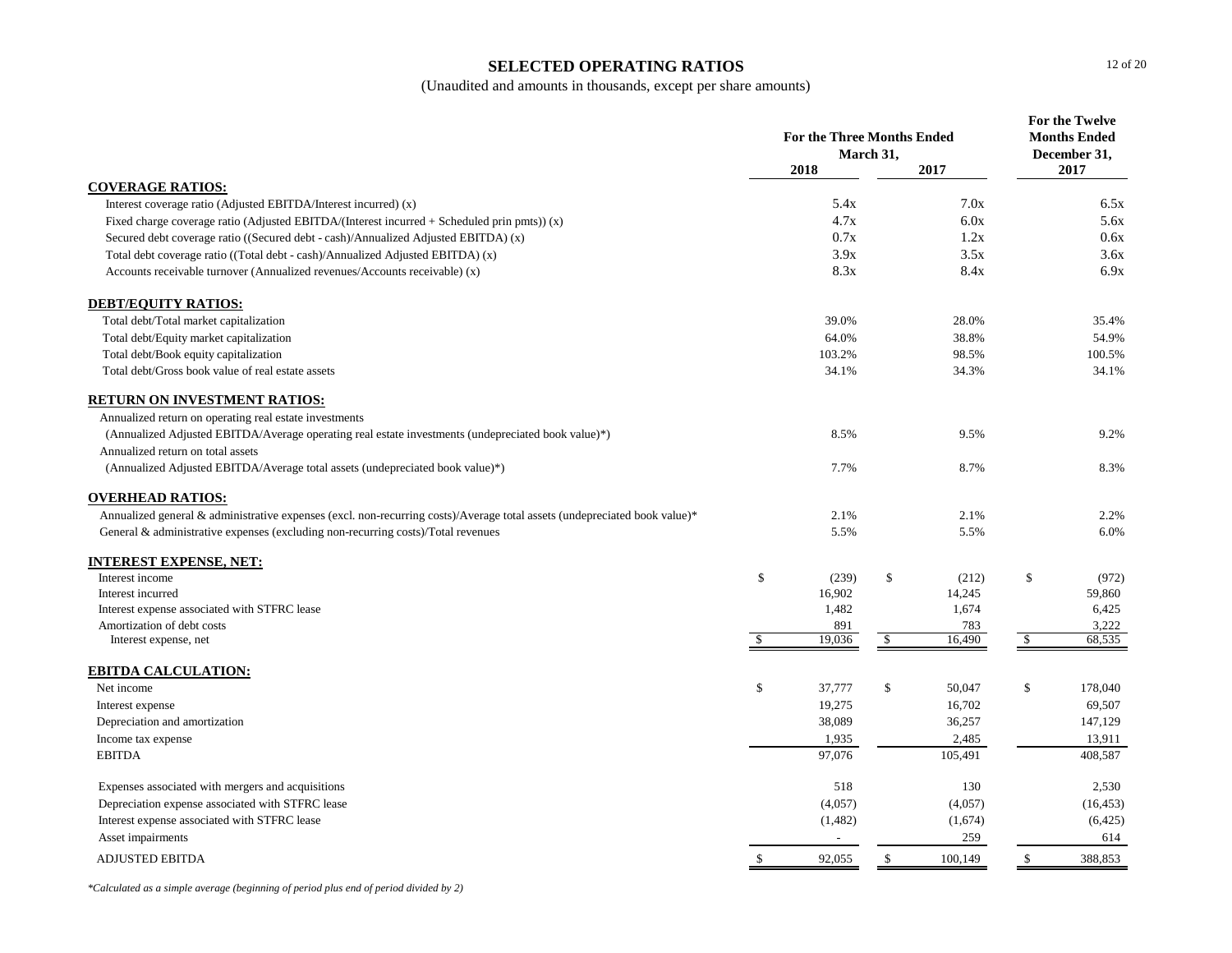| <b>CONTRACT RETENTION</b>     |       |               |        |                |       |                          |              |  |  |
|-------------------------------|-------|---------------|--------|----------------|-------|--------------------------|--------------|--|--|
|                               | 2013  | 2014          | 2015   | 2016           | 2017  | <b>YTD 2018</b>          | <b>TOTAL</b> |  |  |
| <b>OWNED AND CONTROLLED:</b>  |       |               |        |                |       |                          |              |  |  |
| # of Contracts up for Renewal | 28    | 22            | 29     | 42             | 42    | 4                        | 167          |  |  |
| # of Contracts Retained       | 25    | 22            | 26     | 39             | 40    | 3                        | 155          |  |  |
| <b>Retention Rate</b>         | 89.3% | 100.0%        | 89.7%  | 92.9%          | 95.2% | 75.0%                    | 92.8%        |  |  |
| <b>MANAGED ONLY:</b>          |       |               |        |                |       |                          |              |  |  |
| # of Contracts up for Renewal | 13    | $\mathcal{I}$ | 10     | $\overline{4}$ | 8     | $\overline{\phantom{0}}$ | 42           |  |  |
| # of Contracts Retained       | 11    |               | 10     | $\overline{4}$ |       | $\overline{\phantom{0}}$ | 33           |  |  |
| <b>Retention Rate</b>         | 84.6% | 57.1%         | 100.0% | 100.0%         | 50.0% | $\overline{\phantom{a}}$ | 78.6%        |  |  |
| <b>TOTAL RETENTION RATE</b>   | 87.8% | 89.7%         | 92.3%  | 93.5%          | 88.0% | 75.0%                    | 90.0%        |  |  |

# **TOP TEN PARTNERS Percentage of Revenue for the Three Months Ended March 31, 2018**

(Revenue Percentages and Amounts are Inclusive of all Contracts with Respective Partners)



(1) Revenues of \$24.6 million, or 6% of total revenue, were earned under a contract in facilities housing out-of-state inmates.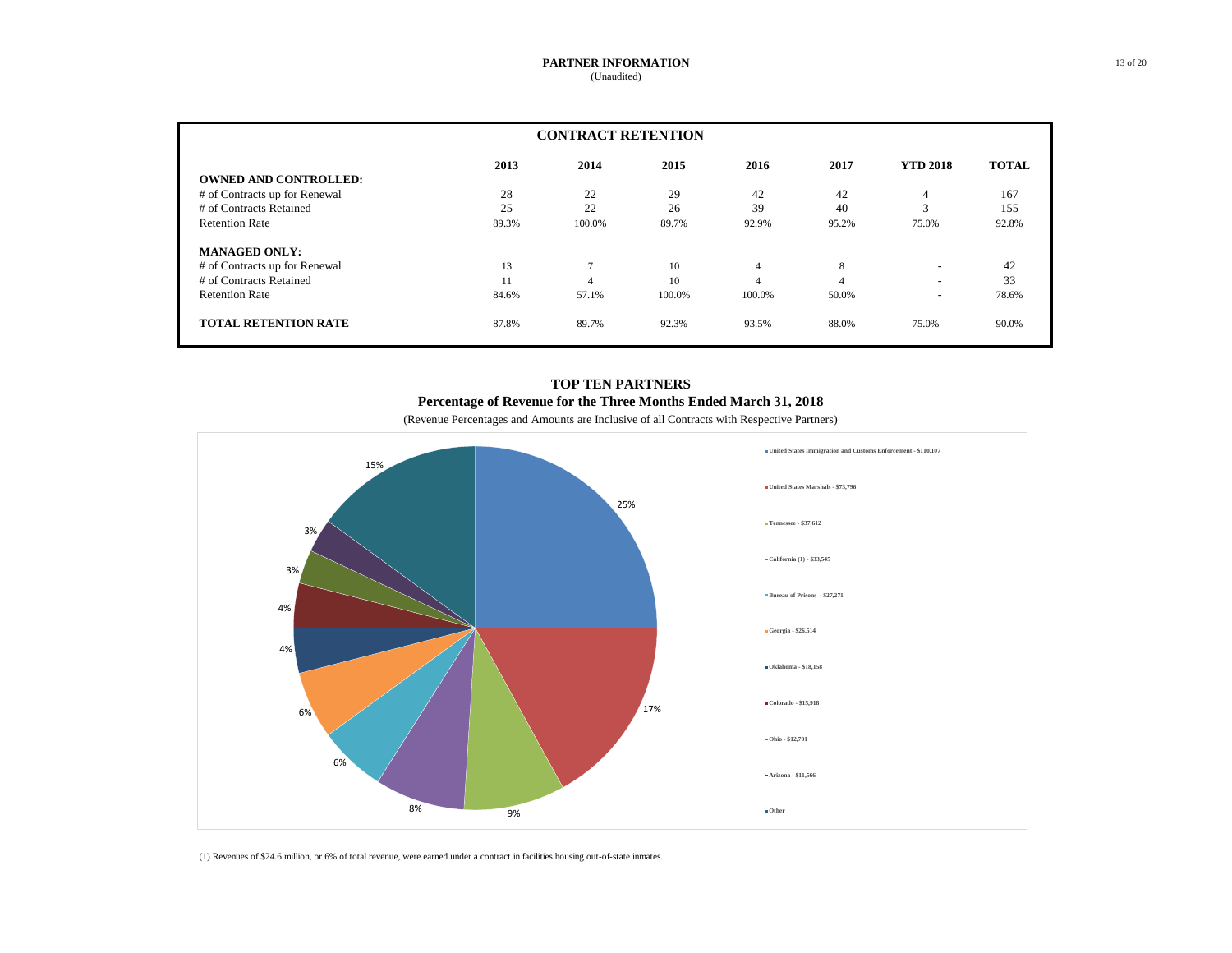# **FACILITY PORTFOLIO** 14 of 20

| <b>Facility Name</b>                                                                             | Year<br>Constructed/Acquired<br>(A) | <b>Primary Customer</b>   | Design<br>Capacity (B) | <b>Security Level</b> | <b>Facility Type</b><br>(C) | Term       | <b>Remaining</b><br><b>Renewal Options</b><br>(D) | Compensated<br>Occupancy % for<br>the Quarter<br>ended 3/31/18 |
|--------------------------------------------------------------------------------------------------|-------------------------------------|---------------------------|------------------------|-----------------------|-----------------------------|------------|---------------------------------------------------|----------------------------------------------------------------|
| <b>CoreCivic Safety Facilities:</b>                                                              |                                     |                           |                        |                       |                             |            |                                                   |                                                                |
| Safety- Owned and Managed:<br>Central Arizona Florence Correctional Complex<br>Florence, Arizona | 1994, 1998, 1999, 2004              | <b>USMS</b>               | 4,128                  | Multi                 | Detention                   | $Sep-18$   | $(2)$ 5 year                                      | 105.50%                                                        |
| Eloy Detention Center<br>Eloy, Arizona                                                           | 1995, 1996                          | ICE                       | 1,500                  | Medium                | Detention                   | Indefinite |                                                   | 96.00%                                                         |
| La Palma Correctional Center<br>Eloy, Arizona                                                    | 2008                                | State of California       | 3,060                  | Multi                 | Correctional                | $Jun-19$   | Indefinite                                        | 100.00%                                                        |
| Red Rock Correctional Center (E)<br>Eloy, Arizona                                                | 2006, 2016                          | State of Arizona          | 2,024                  | Medium                | Correctional                | $Jul-26$   | $(2)$ 5 year                                      | 96.36%                                                         |
| Saguaro Correctional Facility<br>Eloy, Arizona                                                   | 2007                                | State of Hawaii           | 1,896                  | Multi                 | Correctional                | $Jun-19$   | $(2)$ 1 year                                      | 92.01%                                                         |
| Leo Chesney Correctional Center<br>Live Oak, California                                          | 1989                                |                           | 240                    |                       |                             | ä,         |                                                   | 0.00%                                                          |
| Otay Mesa Detention Center<br>San Diego, California                                              | 2015                                | $\ensuremath{\text{ICE}}$ | 1,482                  | Minimum/<br>Medium    | Detention                   | $Jun-20$   | $(1)$ 3 year                                      | 94.13%                                                         |
| Bent County Correctional Facility<br>Las Animas, Colorado                                        | 1992, 1997, 2008                    | State of Colorado         | 1,420                  | Medium                | Correctional                | $Jun-18$   |                                                   | 96.93%                                                         |
| Crowley County Correctional Facility<br>Olney Springs, Colorado                                  | 2003, 2004                          | State of Colorado         | 1,794                  | Medium                | Correctional                | $Jun-18$   |                                                   | 94.64%                                                         |
| Huerfano County Correctional Center<br>Walsenburg, Colorado                                      | 1997                                |                           | 752                    | Medium                | Correctional                |            |                                                   | 0.00%                                                          |
| Kit Carson Correctional Center<br>Burlington, Colorado                                           | 1998, 2008                          |                           | 1,488                  | Medium                | Correctional                |            |                                                   | 0.00%                                                          |
| Coffee Correctional Facility (F)<br>Nicholls, Georgia                                            | 1998, 1999, 2010                    | State of Georgia          | 2,312                  | Medium                | Correctional                | $Jun-18$   | $(16)$ 1 year                                     | 112.67%                                                        |
| Jenkins Correctional Center (F)<br>Millen, Georgia                                               | 2012                                | State of Georgia          | 1,124                  | Medium                | Correctional                | $Jun-18$   | $(17)$ 1 year                                     | 101.26%                                                        |
| McRae Correctional Facility<br>McRae, Georgia                                                    | 2000, 2002, 2012                    | <b>BOP</b>                | 1,978                  | Medium                | Correctional                | $Nov-18$   | $(2)$ 2 year                                      | 82.56%                                                         |
| <b>Stewart Detention Center</b><br>Lumpkin, Georgia                                              | 2004                                | ICE                       | 1,752                  | Medium                | Detention                   | Indefinite |                                                   | 103.33%                                                        |
| Wheeler Correctional Facility (F)<br>Alamo, Georgia                                              | 1998, 1999, 2010                    | State of Georgia          | 2,312                  | Medium                | Correctional                | $Jun-18$   | $(16)$ 1 year                                     | 111.49%                                                        |
| Leavenworth Detention Center<br>Leavenworth, Kansas                                              | 1992, 2000, 2004,<br>2008           | <b>USMS</b>               | 1,033                  | Maximum               | Detention                   | Dec-21     | $(1)$ 5 year                                      | 78.87%                                                         |
| Lee Adjustment Center<br>Beattyville, Kentucky                                                   | 1998                                | Commonwealth of Kentucky  | 816                    | Multi                 | Correctional                | $Jun-19$   | $(2) 1$ year                                      | 1.51%                                                          |
| Marion Adjustment Center<br>St. Mary, Kentucky                                                   | 1998                                |                           | 826                    | Minimum/<br>Medium    | Correctional                |            |                                                   | 0.00%                                                          |
| Southeast Kentucky Correctional Facility (G)<br>Wheelwright, Kentucky                            | 1998                                |                           | 656                    | Minimum/<br>Medium    | Correctional                |            |                                                   | 0.00%                                                          |
| Prairie Correctional Facility<br>Appleton, Minnesota                                             | 1991                                |                           | 1,600                  | Medium                | Correctional                |            |                                                   | 0.00%                                                          |
| Adams County Correctional Center<br>Adams County, Mississippi                                    | 2008                                | <b>BOP</b>                | 2,232                  | Medium                | Correctional                | $Jul-19$   |                                                   | 95.41%                                                         |
| Tallahatchie County Correctional Facility (H)<br>Tutwiler, Mississippi                           | 2000, 2007, 2008                    | State of California       | 2,672                  | Multi                 | Correctional                | $Jun-19$   | Indefinite                                        | 44.00%                                                         |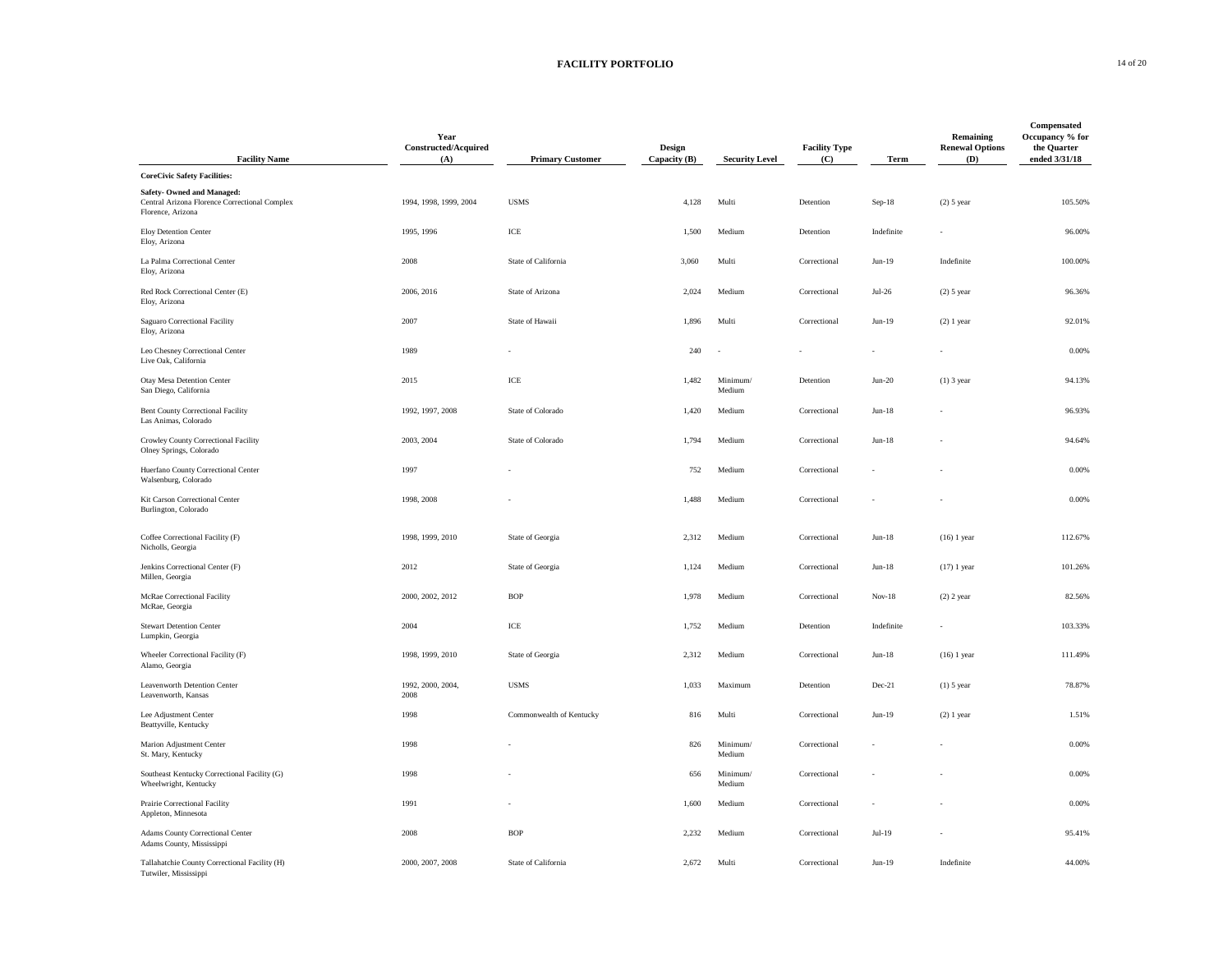# **FACILITY PORTFOLIO** 15 of 20

| <b>Facility Name</b>                                           | Year<br><b>Constructed/Acquired</b><br>(A) | <b>Primary Customer</b>              | Design<br>Capacity (B) | <b>Security Level</b> | <b>Facility Type</b><br>(C) | Term     | Remaining<br><b>Renewal Options</b><br>(D) | Compensated<br>Occupancy % for<br>the Quarter<br>ended 3/31/18 |
|----------------------------------------------------------------|--------------------------------------------|--------------------------------------|------------------------|-----------------------|-----------------------------|----------|--------------------------------------------|----------------------------------------------------------------|
| Crossroads Correctional Center (I)<br>Shelby, Montana          | 1999                                       | State of Montana                     | 664                    | Multi                 | Correctional                | $Jun-17$ | $(1)$ 2 year                               | 104.08%                                                        |
| Nevada Southern Detention Center<br>Pahrump, Nevada            | 2010                                       | <b>USMS</b>                          | 1,072                  | Medium                | Detention                   | $Sep-20$ | $(2)$ 5 year                               | 88.74%                                                         |
| Elizabeth Detention Center<br>Elizabeth, New Jersey            | 1963                                       | $\ensuremath{\textup{\textbf{ICE}}}$ | 300                    | Minimum               | Detention                   | Aug-18   | $(3) 1$ year                               | 96.08%                                                         |
| Cibola County Corrections Center<br>Milan, New Mexico          | 1994, 1999                                 | $\ensuremath{\textup{\textbf{ICE}}}$ | 1,129                  | Medium                | Detention                   | Oct-21   | Indefinite                                 | 66.08%                                                         |
| Northwest New Mexico Correctional Center<br>Grants, New Mexico | 1989, 2000                                 | State of New Mexico                  | 596                    | Multi                 | Correctional                | $Jun-20$ |                                            | 117.38%                                                        |
| Torrance County Detention Facility<br>Estancia, New Mexico     | 1990, 1997                                 |                                      | 910                    | Multi                 | Detention                   |          |                                            | 0.00%                                                          |
| Lake Erie Correctional Institution (J)<br>Conneaut, Ohio       | 2011                                       | State of Ohio                        | 1,798                  | Medium                | Correctional                | $Jun-32$ | Indefinite                                 | 98.08%                                                         |
| Northeast Ohio Correctional Center<br>Youngstown, Ohio         | 1997                                       | State of Ohio                        | 2,016                  | Medium                | Correctional                | $Jun-32$ | Indefinite                                 | 81.68%                                                         |
| Cimarron Correctional Facility (K)<br>Cushing, Oklahoma        | 1997, 2008                                 | State of Oklahoma                    | 1,692                  | Multi                 | Correctional                | $Jun-18$ | $(1)$ 1 year                               | 96.86%                                                         |
| Davis Correctional Facility (K)<br>Holdenville, Oklahoma       | 1996, 2008                                 | State of Oklahoma                    | 1,670                  | Multi                 | Correctional                | $Jun-18$ | $(1)$ 1 year                               | 98.87%                                                         |
| Diamondback Correctional Facility<br>Watonga, Oklahoma         | 1998, 2000                                 |                                      | 2,160                  | Multi                 | Correctional                |          |                                            | 0.00%                                                          |
| <b>Shelby Training Center</b><br>Memphis, Tennessee            | 1986, 1995                                 |                                      | 200                    | ×,                    |                             |          |                                            | 0.00%                                                          |
| Trousdale Turner Correctional Center<br>Hartsville, Tennessee  | 2015                                       | State of Tennessee                   | 2,552                  | Multi                 | Correctional                | $Jan-21$ |                                            | 95.80%                                                         |
| West Tennessee Detention Facility<br>Mason, Tennessee          | 1990, 1996                                 | <b>USMS</b>                          | 600                    | Multi                 | Detention                   | Sep-19   | $(5)$ 2 year                               | 81.56%                                                         |
| Whiteville Correctional Facility (L)<br>Whiteville, Tennessee  | 1998                                       | State of Tennessee                   | 1,536                  | Medium                | Correctional                | $Jun-21$ |                                            | 97.37%                                                         |
| Eden Detention Center<br>Eden, Texas                           | 1995                                       |                                      | 1,422                  | Medium                | Correctional                | ٠        |                                            | 0.00%                                                          |
| <b>Houston Processing Center</b><br>Houston, Texas             | 1984, 2005                                 | ICE                                  | 1,000                  | Medium                | Detention                   | Apr-18   | $(5)$ 2 month                              | 93.15%                                                         |
| Laredo Processing Center<br>Laredo, Texas                      | 1985, 1990                                 | $\ensuremath{\text{ICE}}$            | 258                    | Minimum/<br>Medium    | Detention                   | $Jun-18$ |                                            | 122.02%                                                        |
| South Texas Family Residential Center<br>Dilley, Texas         | 2014                                       | ICE                                  | 2,400                  | ×,                    | Residential                 | Sep-21   |                                            | 100.00%                                                        |
| T. Don Hutto Residential Center<br>Taylor, Texas               | 1997                                       | ICE                                  | 512                    | Medium                | Detention                   | $Jan-20$ | Indefinite                                 | 96.51%                                                         |
| Webb County Detention Center<br>Laredo, Texas                  | 1998                                       | $\ensuremath{\text{ICE}}$            | 480                    | Medium                | Detention                   | Feb-23   |                                            | 47.25%                                                         |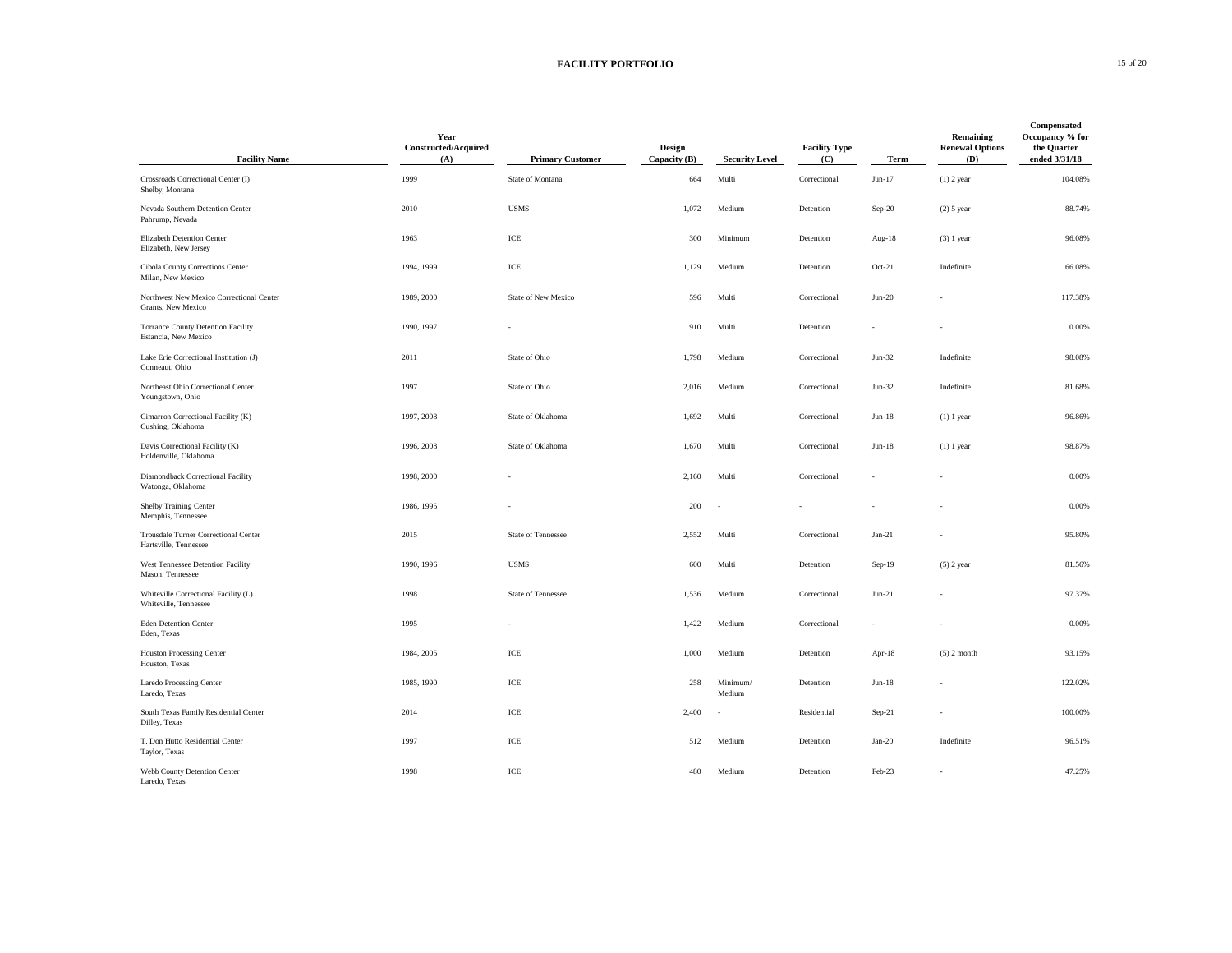# **FACILITY PORTFOLIO** 16 of 20

| <b>Facility Name</b>                                                      | Year<br>Constructed/Acquired<br>(A) | <b>Primary Customer</b> | Design<br>Capacity (B) | <b>Security Level</b> | <b>Facility Type</b><br>(C) | Term     | Remaining<br><b>Renewal Options</b><br>(D) | Compensated<br>Occupancy % for<br>the Quarter<br>ended 3/31/18 |
|---------------------------------------------------------------------------|-------------------------------------|-------------------------|------------------------|-----------------------|-----------------------------|----------|--------------------------------------------|----------------------------------------------------------------|
| Safety-Managed Only:<br>Citrus County Detention Facility                  | 1992, 2007                          | Citrus County, FL       | 760                    | Multi                 | Detention                   | Sep-20   | Indefinite                                 | 76.29%                                                         |
| Lecanto, Florida<br>Lake City Correctional Facility<br>Lake City, Florida | 1997, 2005                          | State of Florida        | 893                    | Medium                | Correctional                | $Jun-18$ | Indefinite                                 | 98.82%                                                         |
| Marion County Jail<br>Indianapolis, Indiana                               | 1997, 2005                          | Marion County, IN       | 1,030                  | Multi                 | Detention                   | Dec-27   |                                            | 119.71%                                                        |
| Hardeman County Correctional Facility<br>Whiteville, Tennessee            | 1997                                | State of Tennessee      | 2,016                  | Medium                | Correctional                | May-18   |                                            | 97.48%                                                         |
| Metro-Davidson County Detention Facility<br>Nashville, Tennessee          | 1992, 1995, 2011                    | Davidson County, TN     | 1,348                  | Multi                 | Detention                   | $Jan-20$ |                                            | 67.73%                                                         |
| Silverdale Facilities<br>Chattanooga, Tennessee                           | 1985, 1997, 1998,<br>2005, 2008     | Hamilton County, TN     | 1,046                  | Multi                 | Detention                   | Sep-21   | $(4)$ 4 year                               | 90.05%                                                         |
| South Central Correctional Center<br>Clifton, Tennessee                   | 1992, 1994, 1995,<br>2005           | State of Tennessee      | 1,676                  | Medium                | Correctional                | $Jun-18$ |                                            | 96.93%                                                         |
| Total design capacity for CoreCivic Safety Facilities (51 Facilities)     |                                     |                         | 72,833                 |                       |                             |          |                                            | 79.5%                                                          |
| <b>CoreCivic Community Facilities:</b>                                    |                                     |                         |                        |                       |                             |          |                                            |                                                                |
| <b>Oracle Transitional Center</b><br>Tucson, Arizona                      | 2017                                | <b>BOP</b>              | 92                     | $\sim$                | Community<br>Corrections    | Feb-19   |                                            | 48.15%                                                         |
| <b>CAI Boston Avenue</b><br>San Diego, California                         | 2013                                | State of California     | 120                    | $\sim$                | Community<br>Corrections    | $Jun-19$ | $(3)$ 1 year                               | 97.43%                                                         |
| CAI Ocean View<br>San Diego, California                                   | 2013                                | <b>BOP</b>              | 483                    | $\sim$                | Community<br>Corrections    | May-18   | $(3) 1$ year                               | 97.49%                                                         |
| <b>Adams Transitional Center</b><br>Denver, Colorado                      | 2017                                | Adams County            | 102                    | ۰.                    | Community<br>Corrections    | $Jun-18$ |                                            | 101.03%                                                        |
| Arapahoe Community Treatment Center<br>Englewood, Colorado                | 2017                                | Arapahoe County         | 135                    | ÷.                    | Community<br>Corrections    | $Jun-18$ |                                            | 85.98%                                                         |
| <b>Boulder Community Treatment Center</b><br>Boulder, Colorado            | 2016                                | <b>Boulder County</b>   | 69                     | ÷.                    | Community<br>Corrections    | $Dec-18$ |                                            | 90.77%                                                         |
| Centennial Community Transition Center<br>Englewood, Colorado             | 2016                                | Arapahoe County         | 107                    | ÷.                    | Community<br>Corrections    | $Jun-18$ |                                            | 96.72%                                                         |
| Columbine Facility<br>Denver, Colorado                                    | 2016                                | Denver County           | 60                     | ÷.                    | Community<br>Corrections    | $Jun-18$ |                                            | 97.44%                                                         |
| <b>Commerce Transitional Center</b><br>Commerce City, Colorado            | 2017                                | Adams County            | 136                    | $\sim$                | Community<br>Corrections    | $Jun-18$ |                                            | 101.88%                                                        |
| Dahlia Facility<br>Denver, Colorado                                       | 2016                                | Denver County           | 120                    | $\sim$                | Community<br>Corrections    | $Jun-18$ |                                            | 94.24%                                                         |
| Fox Facility and Training Center<br>Denver, Colorado                      | 2016                                | Denver County           | 90                     | ۰.                    | Community<br>Corrections    | $Jun-18$ |                                            | 88.99%                                                         |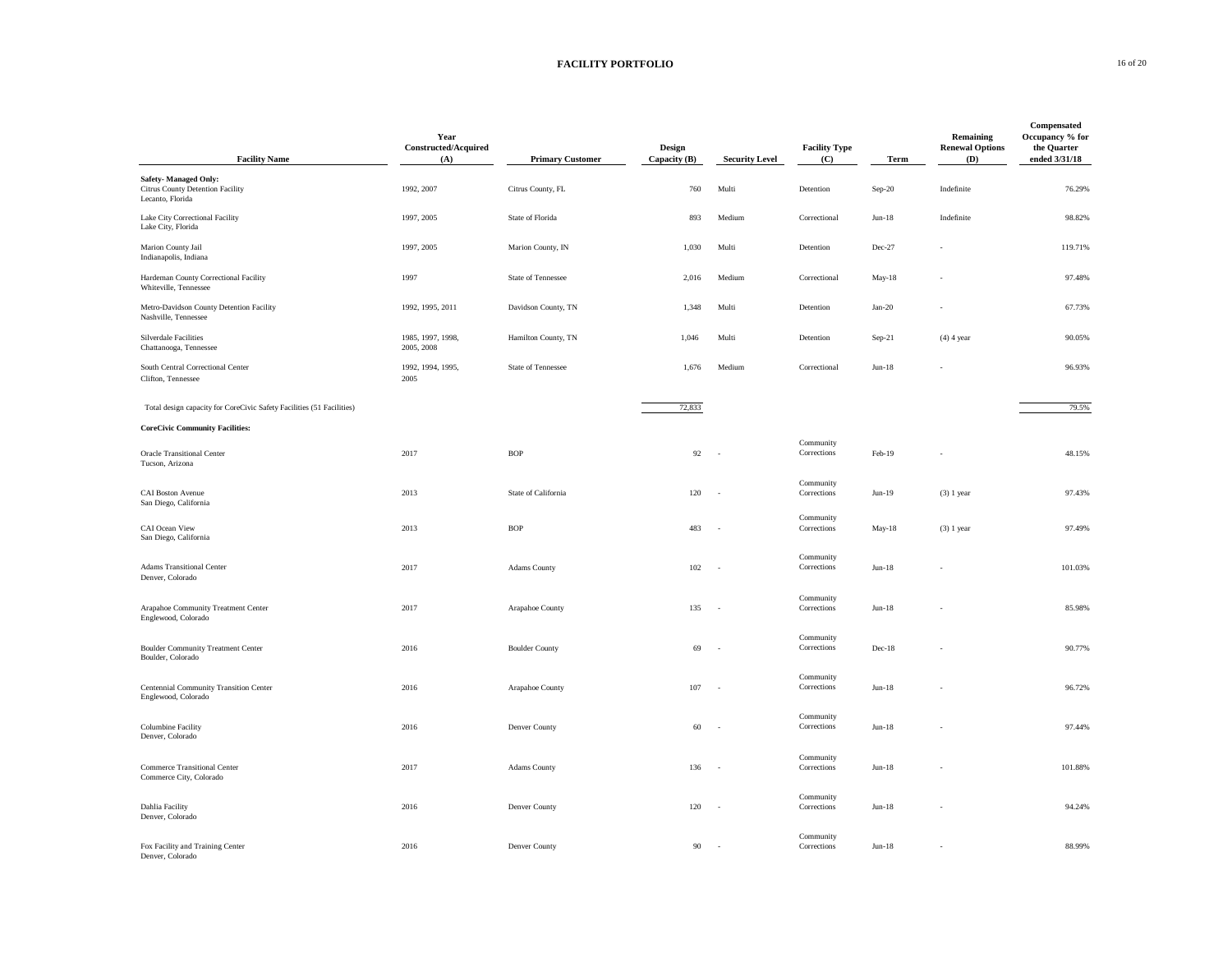# **FACILITY PORTFOLIO** 17 of 20

| <b>Facility Name</b>                                             | Year<br>Constructed/Acquired<br>(A) | <b>Primary Customer</b> | Design<br>Capacity (B) | <b>Security Level</b>    | <b>Facility Type</b><br>(C) | Term     | Remaining<br><b>Renewal Options</b><br>(D) | Compensated<br>Occupancy % for<br>the Quarter<br>ended 3/31/18 |
|------------------------------------------------------------------|-------------------------------------|-------------------------|------------------------|--------------------------|-----------------------------|----------|--------------------------------------------|----------------------------------------------------------------|
| Henderson Transitional Center<br>Henderson, Colorado             | 2017                                | Adams County            | 184                    | $\sim$                   | Community<br>Corrections    | $Jun-18$ |                                            | 90.47%                                                         |
| <b>Longmont Community Treatment Center</b><br>Longmont, Colorado | 2016                                | <b>Boulder County</b>   | 69                     | ÷,                       | Community<br>Corrections    | Dec-18   |                                            | 79.03%                                                         |
| <b>Ulster Facility</b><br>Denver, Colorado                       | 2016                                | Denver County           | 90                     | $\sim$                   | Community<br>Corrections    | $Jun-18$ |                                            | 87.47%                                                         |
| Carver Transitional Center<br>Oklahoma City, Oklahoma            | 2015                                | State of Oklahoma       | 494                    | ×.                       | Community<br>Corrections    | $Jun-18$ | $(4)$ 1 year                               | 58.69%                                                         |
| Oklahoma City Transitional Center<br>Oklahoma City, Oklahoma     | 2017                                | State of Oklahoma       | 200                    | ×,                       | Community<br>Corrections    | $Jun-18$ | $(4)$ 1 year                               | 96.86%                                                         |
| <b>Tulsa Transitional Center</b><br>Tulsa, Oklahoma              | 2015                                | State of Oklahoma       | 390                    | $\sim$                   | Community<br>Corrections    | $Jun-18$ | $(4)$ 1 year                               | 73.74%                                                         |
| Turley Residential Center<br>Tulsa, Oklahoma                     | 2015                                | State of Oklahoma       | 289                    | ٠.                       | Community<br>Corrections    | $Jun-18$ | $(4)$ 1 year                               | 55.51%                                                         |
| Austin Residential Reentry Center<br>Del Valle, Texas            | 2015                                | <b>BOP</b>              | 116                    | $\sim$                   | Community<br>Corrections    | May-18   |                                            | 54.08%                                                         |
| Austin Transitional Center<br>Del Valle, Texas                   | 2015                                | State of Texas          | 460                    | ÷.                       | Community<br>Corrections    | Aug-18   | $(2) 1$ year                               | 86.99%                                                         |
| Corpus Christi Transitional Center<br>Corpus Christi, Texas      | 2015                                | <b>State of Texas</b>   | 160                    | $\sim$                   | Community<br>Corrections    | Aug-19   |                                            | 87.65%                                                         |
| <b>Dallas Transitional Center</b><br>Hutchins, Texas             | 2015                                | <b>State of Texas</b>   | 300                    | $\sim$                   | Community<br>Corrections    | Aug-18   | $(2)$ 1 year                               | 88.93%                                                         |
| El Paso Multi-Use Facility<br>El Paso, Texas                     | 2015                                | <b>State of Texas</b>   | 360                    | $\overline{\phantom{a}}$ | Community<br>Corrections    | Aug-18   | $(2)$ 1 year                               | 76.38%                                                         |
| El Paso Transitional Center<br>El Paso, Texas                    | 2015                                | <b>State of Texas</b>   | 224                    | $\sim$                   | Community<br>Corrections    | Aug-18   | $(2) 1$ year                               | 76.37%                                                         |
| Fort Worth Transitional Center<br>Fort Worth, Texas              | 2015                                | State of Texas          | 248                    | $\sim$                   | Community<br>Corrections    | Aug-18   | $(2) 1$ year                               | 77.59%                                                         |
| Cheyenne Transitional Center<br>Cheyenne, Wyoming                | 2015                                | State of Wyoming        | 116                    | $\sim$                   | Community<br>Corrections    | $Jun-18$ | Indefinite                                 | 83.52%                                                         |
| Total design capacity for CoreCivic Community (26 Facilities)    |                                     |                         | 5,214                  |                          |                             |          |                                            | 81.4%                                                          |
| Total Design Capacity for all Facilities as of March 31, 2018    |                                     |                         | 78,047                 |                          |                             |          |                                            | 79.7%                                                          |
| <b>Less Idle Facilities (10 Facilities)</b>                      |                                     |                         | (10, 254)              |                          |                             |          |                                            | 0.0%                                                           |
| <b>Total Facilities, Excluding Idle Facilities</b>               |                                     |                         | 67,793                 |                          |                             |          |                                            | 91.7%                                                          |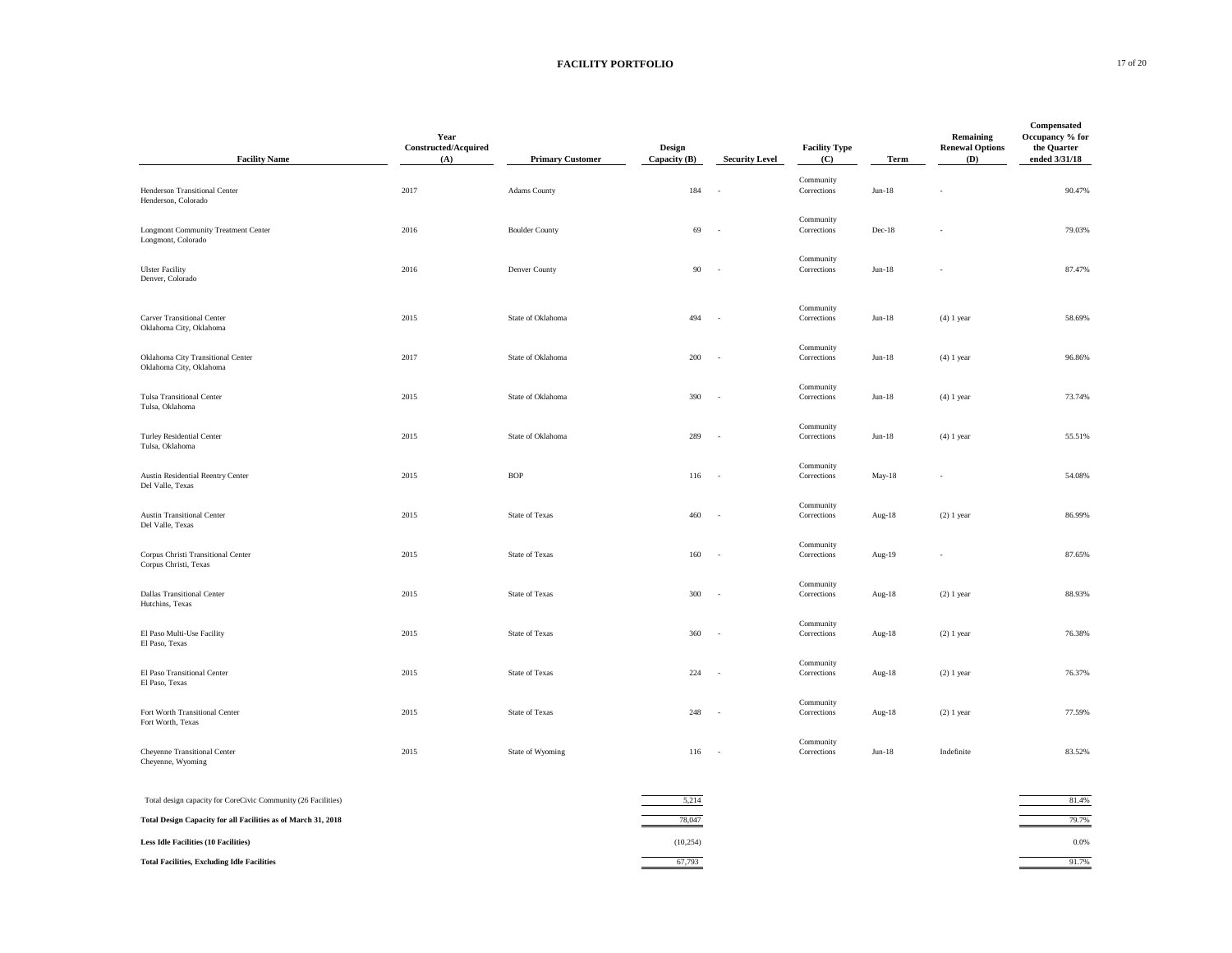# **FACILITY PORTFOLIO** 18 of 20

| <b>Property Name</b>                                                          | Year<br>Constructed/Acquired<br>(A) | <b>Primary Customer</b>                                                   | Design<br>Capacity (B) | <b>Square Footage</b> | <b>Property Type</b><br>(C) | Term     | Remaining<br><b>Renewal Options</b><br>(D) | Occupancy %<br>for the Quarter<br>ended 3/31/18 |
|-------------------------------------------------------------------------------|-------------------------------------|---------------------------------------------------------------------------|------------------------|-----------------------|-----------------------------|----------|--------------------------------------------|-------------------------------------------------|
| <b>CoreCivic Properties:</b>                                                  |                                     |                                                                           |                        |                       |                             |          |                                            |                                                 |
| California City Correctional Center<br>California City, California            | 1999                                | State of California                                                       | 2,560                  | 522,000               | Correctional                | $Nov-20$ | Indefinite                                 | 100.00%                                         |
| Long Beach Community Corrections Center<br>Long Beach, California             | 2016                                | The GEO Group, Inc.                                                       | 112                    | 16,000                | Community<br>Corrections    | $Jun-20$ | $(1)$ 5 year                               | 100.00%                                         |
| Stockton Female Community Corrections Facility<br>Stockton, California        | 2017                                | WestCare California, Inc.                                                 | 100                    | 15,000                | Community<br>Corrections    | Apr-21   | $(1)$ 5 year                               | 100.00%                                         |
| Capital Commerce Center<br>Tallahassee, Florida                               | 2018                                | State of Florida - Florida Dept. of<br>Business & Professional Regulation |                        | 261,000               | Government-<br>Leased       | $Oct-27$ | $(2)$ 5 year                               | 98.00%                                          |
| <b>Augusta Transitional Center</b><br>Augusta, Georgia                        | 2017                                | Georgia Department of Corrections                                         | 230                    | 29,000                | Community<br>Corrections    | $Jun-18$ | $(5)$ 1 year                               | 100.00%                                         |
| Milledgeville<br>Milledgeville, Georgia                                       | 2017                                | GSA - Social Security Administration                                      | ×,                     | 9,000                 | Government-<br>Leased       | $Jan-20$ |                                            | 100.00%                                         |
| Greenville<br>Greenville, North Carolina                                      | 2017                                | GSA - Internal Revenue Service                                            |                        | 13,000                | Government-<br>Leased       | Mar-24   |                                            | 90.83%                                          |
| Rockingham<br>Rockingham, North Carolina                                      | 2017                                | GSA - Social Security Administration                                      | ٠                      | 8,000                 | Government-<br>Leased       | Mar-25   |                                            | 100.00%                                         |
| North Fork Correctional Facility<br>Sayre, Oklahoma                           | 1998, 2007                          | State of Oklahoma                                                         | 2,400                  | 466,000               | Correctional                | $Jul-21$ | Indefinite                                 | 100.00%                                         |
| Broad Street Residential Reentry Center<br>Philadelphia, Pennsylvania         | 2015                                | The GEO Group, Inc.                                                       | 150                    | 18,000                | Community<br>Corrections    | Jul-19   | $(4)$ 5 year                               | 100.00%                                         |
| Chester Residential Reentry Center<br>Chester, Pennsylvania                   | 2015                                | The GEO Group, Inc.                                                       | 135                    | 18,000                | Community<br>Corrections    | $Jul-19$ | $(4)$ 5 year                               | 100.00%                                         |
| Roth Hall Residential Reentry Center<br>Philadelphia, Pennsylvania            | 2015                                | The GEO Group, Inc.                                                       | 160                    | 18,000                | Community<br>Corrections    | $Jul-19$ | $(4)$ 5 year                               | 100.00%                                         |
| Walker Hall Residential Reentry Center<br>Philadelphia, Pennsylvania          | 2015                                | The GEO Group, Inc.                                                       | 160                    | 18,000                | Community<br>Corrections    | Jul-19   | $(4)$ 5 year                               | 100.00%                                         |
| Total Design Capacity and Square Footage of Leased Properties (13 Properties) |                                     |                                                                           | 6,007                  | 1,411,000             |                             |          |                                            | 99.5%                                           |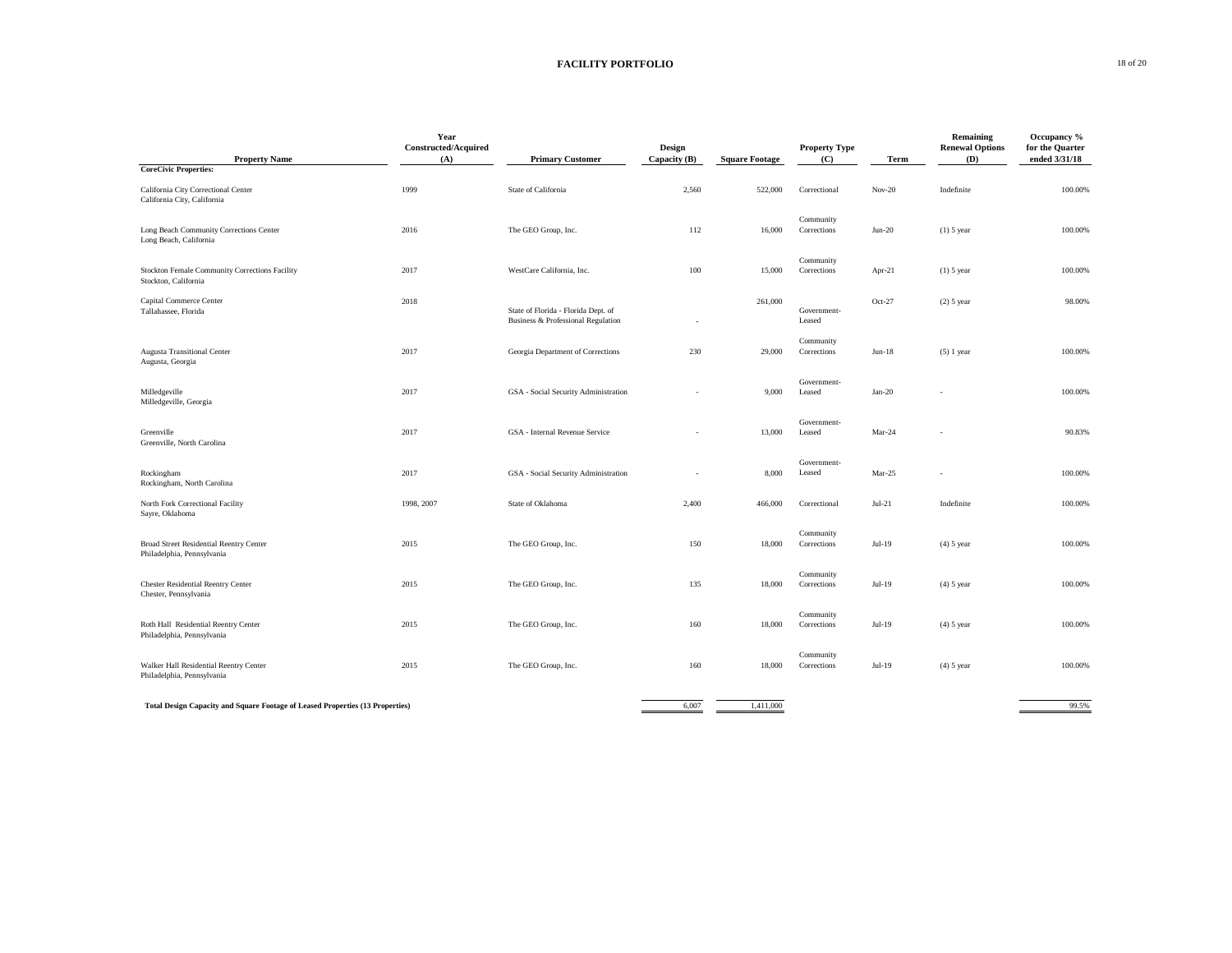(A) The year constructed/acquired represents the initial date of acquisition or completion of construction of the facility, as well as significant additions to the facility that occurred at a later date.

(B) Design capacity measures the number of beds, and accordingly, the number of offenders each facility is designed to accommodate. Facilities housing detainees on a short-term basis may exceed the original intended design capacity due to the lower level of services required by detainees in custody for a brief period. From time to time, we may evaluate the design capacity of our facilities based on the customers using the facilities, and the ability to reconfigure space with minimal capital outlays. We believe design capacity is an appropriate measure for evaluating our operations, because the revenue generated by each facility is based on a per diem or monthly rate per offender cared for at the facility paid by the corresponding contracting governmental entity.

(C) We manage numerous facilities that have more than a single function (i.e., housing both long-term sentenced adult prisoners and pre-trial detainees). The primary functional categories into which facility types are identified was determined by the relative size of offender populations in a particular facility on March 31, 2018. If, for example, a 1,000-bed facility housed 900 adult offenders with sentences in excess of one year and 100 pre-trial detainees, the primary functional category to which it would be assigned would be that of correctional facilities and not detention facilities. It should be understood that the primary functional category to which multi-user facilities are assigned may change from time to time.

(D) Remaining renewal options represents the number of renewal options, if applicable, and the remaining term of each option renewal.

(E) Pursuant to the terms of a contract awarded by the state of Arizona in September 2012, the state of Arizona has an option to purchase the Red Rock facility at any time during the term of the contract, including extension options, based on an amortization schedule starting with the fair market value and decreasing evenly to zero over the twenty year term.

(F) The facility is subject to a purchase option held by the Georgia Department of Corrections, or GDOC, which grants the GDOC the right to purchase the facility for the lesser of the facility's depreciated book value, as defined, or fair market value at any time during the term of the contract between us and the GDOC.

(G) The facility is subject to a deed of conveyance with the city of Wheelwright, KY which includes provisions that would allow assumption of ownership by the city of Wheelwright under the following occurrences: (1) we cease to operate the facility for more than two years, (2) our failure to maintain at least one employee for a period of sixty consecutive days, or (3) a conversion to a maximum security facility based upon classification by the Kentucky Corrections Cabinet. We have entered into an agreement with the city of Wheelwright that extends the reversion through July 31, 2018, in exchange for \$20,000 per month or until we resume operations, as defined in the agreement.

(H) The facility is subject to a purchase option held by the Tallahatchie County Correctional Authority which grants Tallahatchie County Correctional Authority the right to purchase the facility at any time during the contract at a price generally equal to the cost of the premises less an allowance for amortization originally over a 20 year period. The amortization period was extended through 2050 in connection with an expansion completed during the fourth quarter of 2007.

(I) The state of Montana has an option to purchase the facility generally at any time during the term of the contract with us at fair market value less the sum of a pre-determined portion of per-diem payments made to us by the state of Montana.

(J) The state of Ohio has the irrevocable right to repurchase the facility before we may resell the facility to a third party, or if we become insolvent or are unable to meet our obligations under the management contract with the state of Ohio, at a price generally equal to the fair market value, as defined in the Real Estate Purchase Agreement.

(K) The facility is subject to a purchase option held by the Oklahoma Department of Corrections, or ODC, which grants the ODC the right to purchase the facility at its fair market value at any time.

(L) The state of Tennessee has the option to purchase the facility in the event of our bankruptcy, or upon an operational or financial breach, as defined, at a price equal to the book value, as defined.